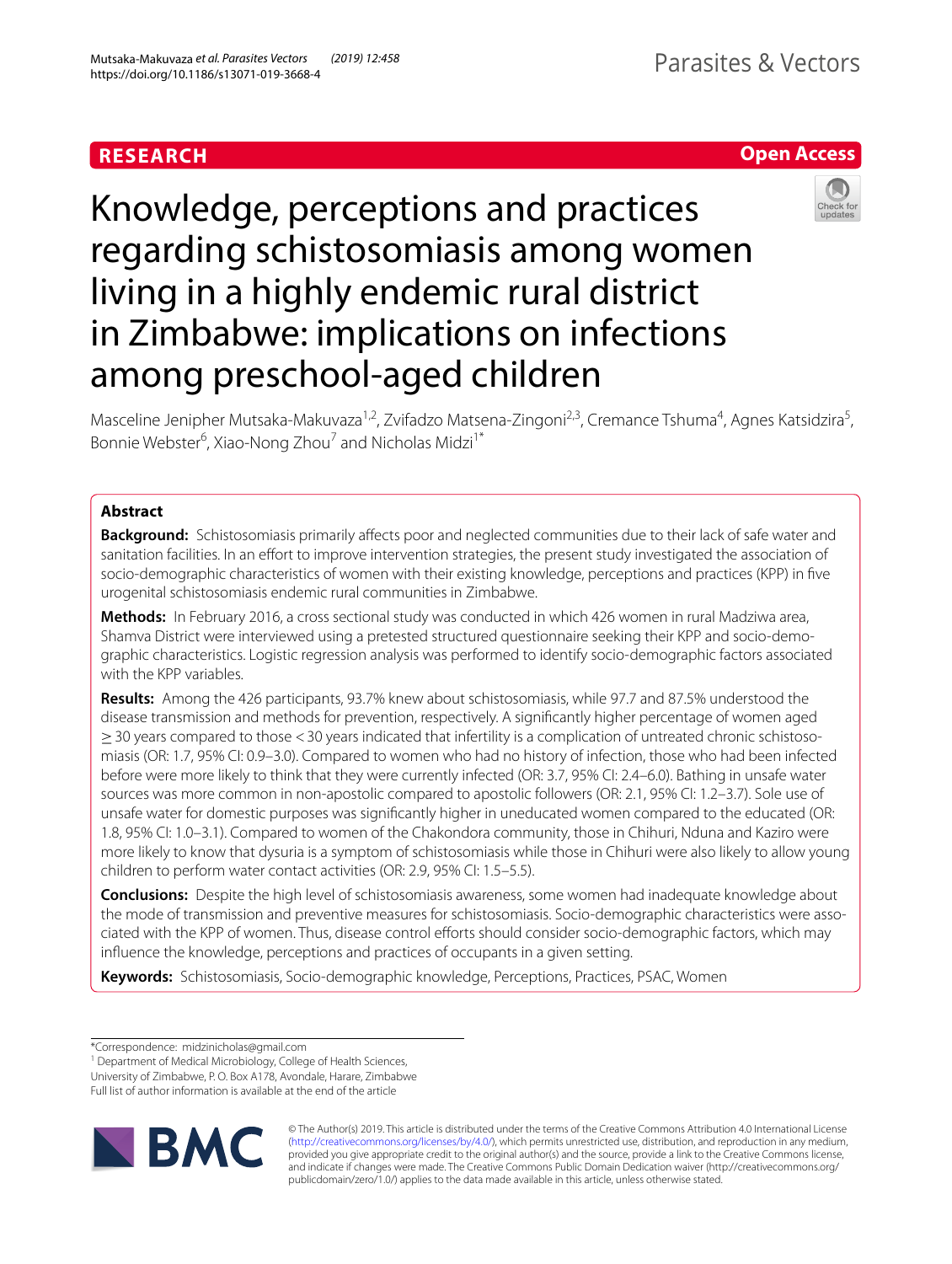### **Background**

Schistosomiasis is a neglected tropical parasitic disease [[1\]](#page-13-0), particularly found among people living in communities that are generally poor with inadequate or no safe water and sanitary facilities [\[2](#page-13-1), [3\]](#page-13-2). Approximately 90% of global schistosomiasis cases occur in the sub-Saharan Africa [[2\]](#page-13-1), where 224 million people are afected [[4\]](#page-13-3). In Zimbabwe, schistosomiasis occurs in 91% of all the districts with an overall mean prevalence of 22.7% [[5\]](#page-13-4).

Recognising the public health impact of schistosomiasis [[6–](#page-13-5)[9](#page-13-6)], the 54th World Health Assembly (WHA) encouraged all endemic states to scale up mass drug administration (MDA) earmarking school-aged children  $(SAC)$  as the prime target group  $[10]$  $[10]$ . The recent 65th WHA schistosomiasis elimination resolution has resulted in a shift of focus from MDA, not only in SAC but also to include all high-risk groups [[11\]](#page-13-8). Besides recognizing other high-risk groups such as preschool-aged children (PSAC) and women  $[12–18]$  $[12–18]$  $[12–18]$  $[12–18]$ , a number of obstacles are limiting the scaling up of schistosomiasis control activities in a number of endemic countries. Eforts to treat all high-risk age groups are hindered by limited provision of praziquantel and lack of an appropriate paediatric formulation for young children [[19\]](#page-13-11). Other challenges include lack of political commitment and health education to improve the understanding of the public health importance of schistosomiasis in addition to improving awareness of disease control and elimination interventions [\[9](#page-13-6)]. A compelling rationale for health education in any setting takes into account knowledge, perceptions and practices (KPP) of the target population. Lack of knowledge and wrong perceptions may result in people unknowingly contaminating water bodies or using unprotected water sources [\[20](#page-13-12)]. Despite the fact that women also perform most of the water contact activities within the family, putting them at high risk of infection, previous studies in Zimbabwe seeking knowledge and water contact behaviour have focused on SAC who are considered to be the most high risk group for infection [[21](#page-13-13), [22](#page-13-14)]. Furthermore, as caregivers of PSAC, women play a major role in infuencing the water contact exposure and activities of young children [\[12](#page-13-9), [23](#page-13-15)[–28\]](#page-13-16). We recently reported the relationship between KPP of women caregivers and schistosomiasis infection in PSAC [\[29](#page-13-17)]. However, some studies have shown that the KPP of individuals regarding schistosomiasis are infuenced by socio-demographic characteristics such as age, sex, occupation, level of education and religion [\[30–](#page-14-0)[33\]](#page-14-1). In addition, low socioeconomic status results in the lack of access to safe water and improved sanitation coupled with poor hygiene practices. These localised factors lead to small-scale spatial heterogeneity of schistosomiasis. In Zimbabwe, there is a dearth of information on the association of KPP and socio-demographic characteristics of women in endemic communities. Such data are important for identifying, designing, and implementing efective community-based control interventions. Within this context, this study evaluated the schistosomiasis KPP of women and their association with the women's socio-demographic factors in an endemic rural area in Shamva District, Zimbabwe. It is hoped that the fndings from this investigation will provide preliminary insights into female related KPP and socio-demographic characteristics in Zimbabwe.

## **Methods**

#### **Study area**

The study was conducted in the rural area of Madziwa, Shamva District, Mashonaland Central Province, Zimbabwe. Shamva District was selected based on its recorded high prevalence of schistosomiasis in SAC (62%) [\[5](#page-13-4)]. The area has been previously described [[34](#page-14-2)] and is located approximately 55 km from Bindura, the nearest town with a provincial hospital. One big river (Mupfure) and three small rivers (Nyamaruru, Nyarukunda and Kamoyo) and a stream (Zvisokwe) drain the area serving as water sources for most household and farming activities. A signifcant number of families depend on vegetable and tobacco farming as a source of income.

### **Study design and population**

The study was cross-sectional in design and was conducted within a major study investigating host-schistosome interactions: Disease burden in children aged fve years and below, mothers and compliance during a one year schistosomiasis control programme in a district described as highly endemic in Zimbabwe. The questionnaire was administered to women who had brought their children to the urine collection point, and included in the study as described by Mutsaka-Makuvaza et al. [[29\]](#page-13-17).

#### **Sample size**

In estimating the sample size of the study population, the previously reported prevalence of 62% in Shamva District was used [\[5\]](#page-13-4). Also considered was the assumption that the prevalence of schistosomiasis in school-aged children (SAC) is a proxy of the surrounding population age groups  $[8]$  $[8]$ . The required sample size of 363 women was calculated using Dobson's formula as follows:

$$
n = \frac{Z^2_{\alpha/2}^{pq}}{d^2}
$$

where *Z* is the *Z*-value for the 95% confidence interval, that is alpha=5%  $(z=1.96)$ , *p* is the proportion/ prevalence of the outcome to be investigated  $(p=0.62)$ , *q*=1−*p*=0.38, *d* is the precision for the given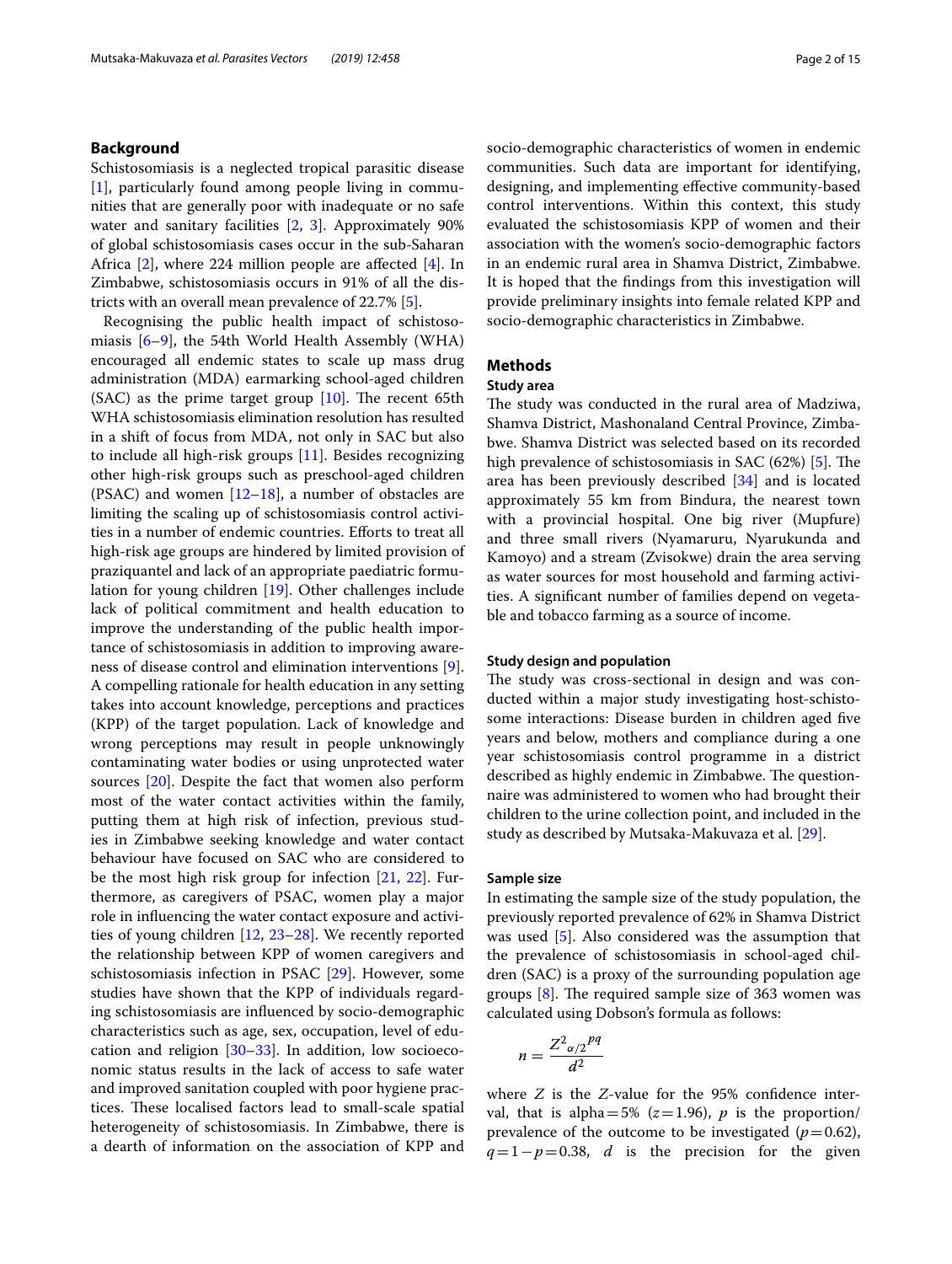confdence interval expected expressed as a decimal  $(d=0.05)$  and  $n=363$ .

Due to the overwhelming response from the women, 426 participated in the questionnaire survey.

#### **Interview using questionnaire**

The questionnaire was developed and administered as described by Mutsaka-Makuvaza et al. [\[29](#page-13-17)]. The validated Shona survey questionnaire sourcing for socio-demographic characteristics, and KPP related to schistosomiasis infection was used to collect data from all women attending the survey. Variables such as age of the participant, religion, employment status, education status, perceptions regarding high risk groups, sanitary practices and water contact behaviour were captured. Additional information on the knowledge of current and past occurrences, transmission of urogenital schistosomiasis, symptoms, and prevention methods of infection were captured from the women as previously described [\[29](#page-13-17)].

#### **Data analysis**

The collected data were double entered into excel and analysed using STATA v.15.2 (Stata Corp, College Station, TX, USA). The data were summarised using descriptive statistics, including percentages and frequency values. We also performed logistic regression analysis to identify socio-demographic characteristics associated with the KPP variables among the participants. Association between KPP variables and all communities was assessed using the Chi-square test. Odds ratios (OR) and 95% confdence intervals (95% CI) were generated for all variables. Univariate and multivariate logistic regression analysis were performed with bathing in unsafe water as the dependent variable while women's community of residence, age, education status, employment status, religion and history of infection as the independent variables. For the inclusion of variables in the multivariate logistic regression, we set a liberal *P*-value at 0.1. Statistical signifcance was set at 5% in all analyses.

### **Results**

## **Socio‑demographic characteristics of the study participants**

All 426 women were interviewed. The age profiles for the respondents are described in Table [1.](#page-3-0) There were more educated women (58.2%) than uneducated ones (41.8%). African apostolic sect followers (85.2%) dominated in the area (Table [1\)](#page-3-0). While the overall number of women who used toilets was 362 (85.0%), 343 had toilets at home but 4 (1.2%) of them did not use the toilets. Amongst the 362 women who used toilets, 23 (6.4%), participants used their neighbours' toilets. Of the 61 women who had *S. haematobium* infections, 11 (18.0%) had no toilet.

### **Knowledge of women about schistosomiasis**

Table [2](#page-4-0) describes women's knowledge about schistosomiasis symptoms, transmission and prevention. The majority of women knew about schistosomiasis 399 (93.7%) and its treatment 395 (99.0%). Amongst the participants, 29.8% thought that they were currently infected. Of the 97.7% respondents who knew at least one method of schistosomiasis transmission, 92.7% knew that schistosomiasis transmission occurs through contact with contaminated water. Among the 399 participants who knew about schistosomiasis, 92.0% knew at least one symptom of schistosomiasis infection, 73.4% indicated haematuria as a symptom of schistosomiasis, while 3.8% indicated that they did not know the symptoms for infection. The participants showed a relatively low level of knowledge of the complications associated with chronic schistosomiasis (57.1%). While 98.3% of the participants were aware of the annual national mass drug administration (MDA) programme (mass praziquantel treatment), only 25.8% thought that anti-schistosomal treatment was a prevention and control method. Of the respondents, 44.4% believed that avoiding unsafe water bodies prevents and controls schistosomiasis transmission.

### **Perceptions and practices of women to schistosomiasis**

Results on perceptions and practices of the participants towards schistosomiasis are described in Table [3](#page-5-0). The majority of women reported that SAC were the most at risk group (76.9%) and regarded MDA as an important programme (99.8%) that they were willing to be part of (99.0%). Amongst the respondents, 66.7% reported that they exposed their children aged 5 and below to unsafe water sources, 43.4% allowed the children to play in shallow water and 14.1% placed the children in water-flled basins at all times during other water activities, particularly laundry. Meanwhile, 162 (38.0%) of the participants indicated that they used unprotected water sources (rivers and dams) for bathing. Among the participants, 77.5% had vegetable gardens, while 93.0% and 32.4% of these used unsafe river water and allowed their PSAC to assist with watering the garden, respectively.

# **Association of women's knowledge, perceptions and practices on schistosomiasis with their age and religion**

Table [4](#page-7-0) shows that women aged  $\geq$  30 were more likely to know that infertility is a complication of untreated chronic schistosomiasis (OR: 1.6, 95% CI: 1.1–2.4) and were also more likely to discuss schistosomiasis with their children at home (OR: 4.5, 95% CI: 1.7–12.2) than women aged less than 30 years. The apostolic followers were less likely to know that avoiding unprotected water bodies is a schistosomiasis prevention method compared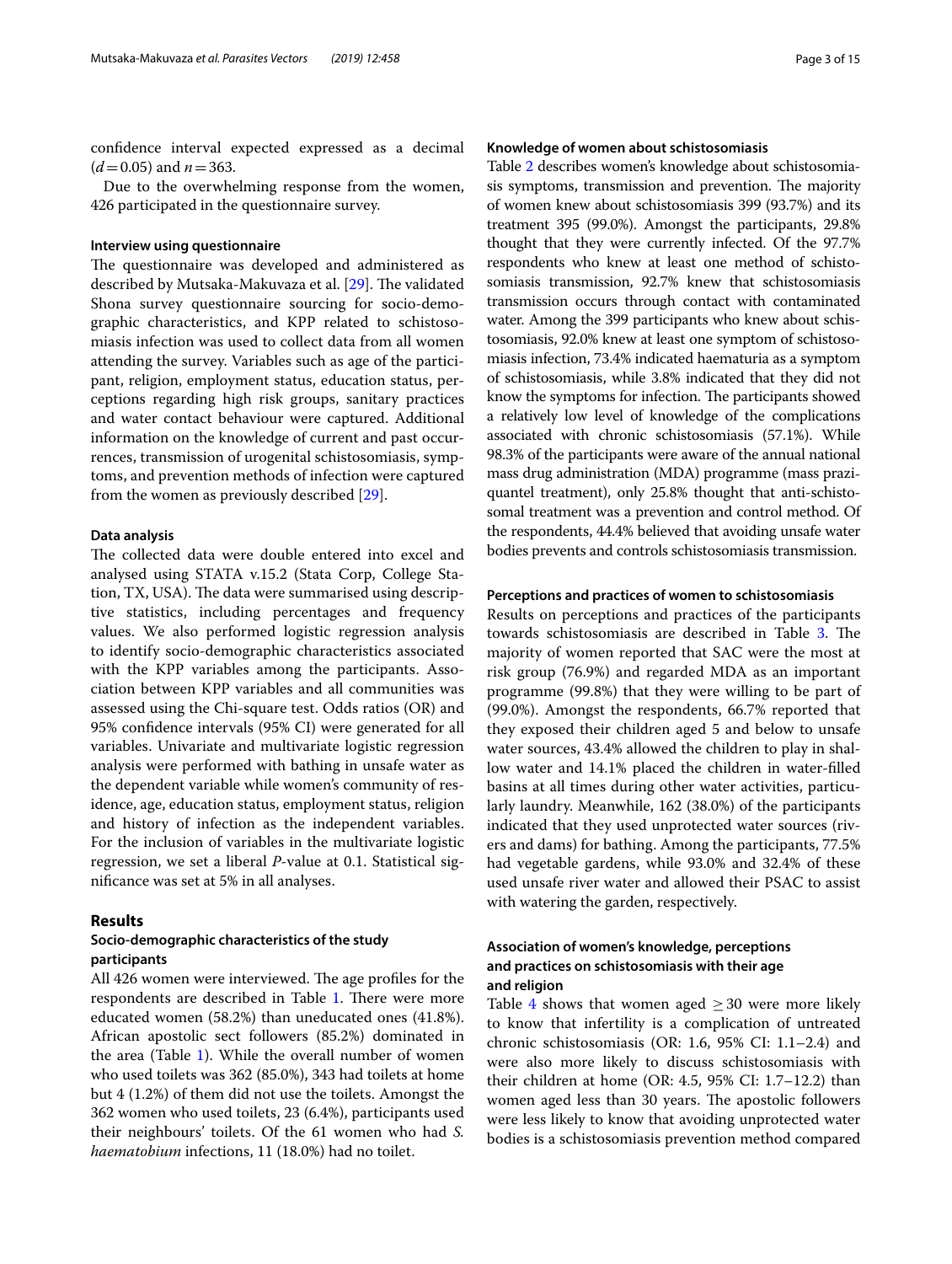| Variable                              | Characteristic                 | Frequency      | Percentage  |
|---------------------------------------|--------------------------------|----------------|-------------|
| Adult age group (years)               | $\leq$ 20                      | 23             | 5.4         |
|                                       | $21 - 25$                      | 74             | 17.4        |
|                                       | $26 - 30$                      | 98             | 23.0        |
|                                       | $31 - 35$                      | 97             | 22.8        |
|                                       | $36 - 40$                      | 73             | 17.1        |
|                                       | >40                            | 61             | 14.3        |
| Socioeconomic status                  |                                |                |             |
| Education <sup>a</sup>                | Not educated                   | 178            | 41.8        |
|                                       | Educated                       | 248            | 58.2        |
| Employment <sup>b</sup>               | Employed                       | 84             | 19.7        |
|                                       | Farmer                         | 73             | 17.1        |
|                                       | ECD teachers                   | $\overline{2}$ | 0.5         |
|                                       | Hairdressers                   | $\overline{2}$ | 0.5         |
|                                       | Village health workers         | 3              | 0.7         |
|                                       | Youth officers                 | $\mathbf{1}$   | 0.2         |
|                                       | Domestic workers               | $\overline{2}$ | 0.5         |
|                                       | Tailors                        | $\mathbf{1}$   | 0.2         |
|                                       | Not employed                   | 342            | 80.3        |
| Religion                              | Traditional                    | 1              | 0.2         |
|                                       | Muslims                        | $\mathbf{1}$   | 0.2         |
|                                       | Christians                     | 424            | 99.5        |
|                                       | Mainline church <sup>d</sup>   | 10             | 2.3         |
|                                       | Protestants <sup>e</sup>       | 25             | 5.9         |
|                                       | Pentecostalf                   | 26             | 6.1         |
|                                       | African apostolic <sup>9</sup> | 363            | 85.2        |
| Domestic source of water <sup>c</sup> | Tap                            | 0              | $\mathbf 0$ |
|                                       | Borehole                       | 265            | 62.2        |
|                                       | Dam                            | 9              | 2.1         |
|                                       | River                          | 96             | 22.5        |
|                                       | Well                           | 125            | 29.3        |
| Toilet                                | Those with a toilet at home    | 343            | 80.5        |
|                                       | Those who use the toilet       | 362            | 85.0        |
|                                       |                                |                |             |

<span id="page-3-0"></span>**Table 1** Socio-demographic characteristics of study participants from Madziwa area, Shamva district, 2017

*Notes*: The table describes the age of the women, community of origin, education level, employment status, religious beliefs, their domestic water source, presence and use of toilet

<sup>a</sup> All women who went to school only up to primary level or below were considered as not educated. Participants were considered to be educated if they attained secondary level of education

<sup>b</sup> All women who had some form of income generating activity were considered employed. This included the teachers, hairdressers, village health workers, youth officers, small-scale farmers, domestic workers and tailors. Women were considered not employed if they had no income generating activity

<sup>c</sup> Multiple responses were considered

<sup>d</sup> Roman Catholic

<sup>e</sup> Reformed church in Zimbabwe, Methodist and Lutheran

<sup>f</sup> ZAOGA, Apostolic Faith Mission in Zimbabwe, Endtime message and New Revelation

<sup>g</sup> Johane Masowe, Madzibaba and Nguotsvuku

to non-apostolic followers (OR: 0.6, 95% CI: 0.3–1.0). However, they were more likely to use safe water for bathing (OR: 2.1, 95% CI: 1.2–3.7) but less likely to have and to use a toilet at their homes compared to the nonapostolic followers (OR: 0.4, 95% CI: 0.2–0.9 and OR: 0.2, 95% CI: 0.1–0.8, respectively).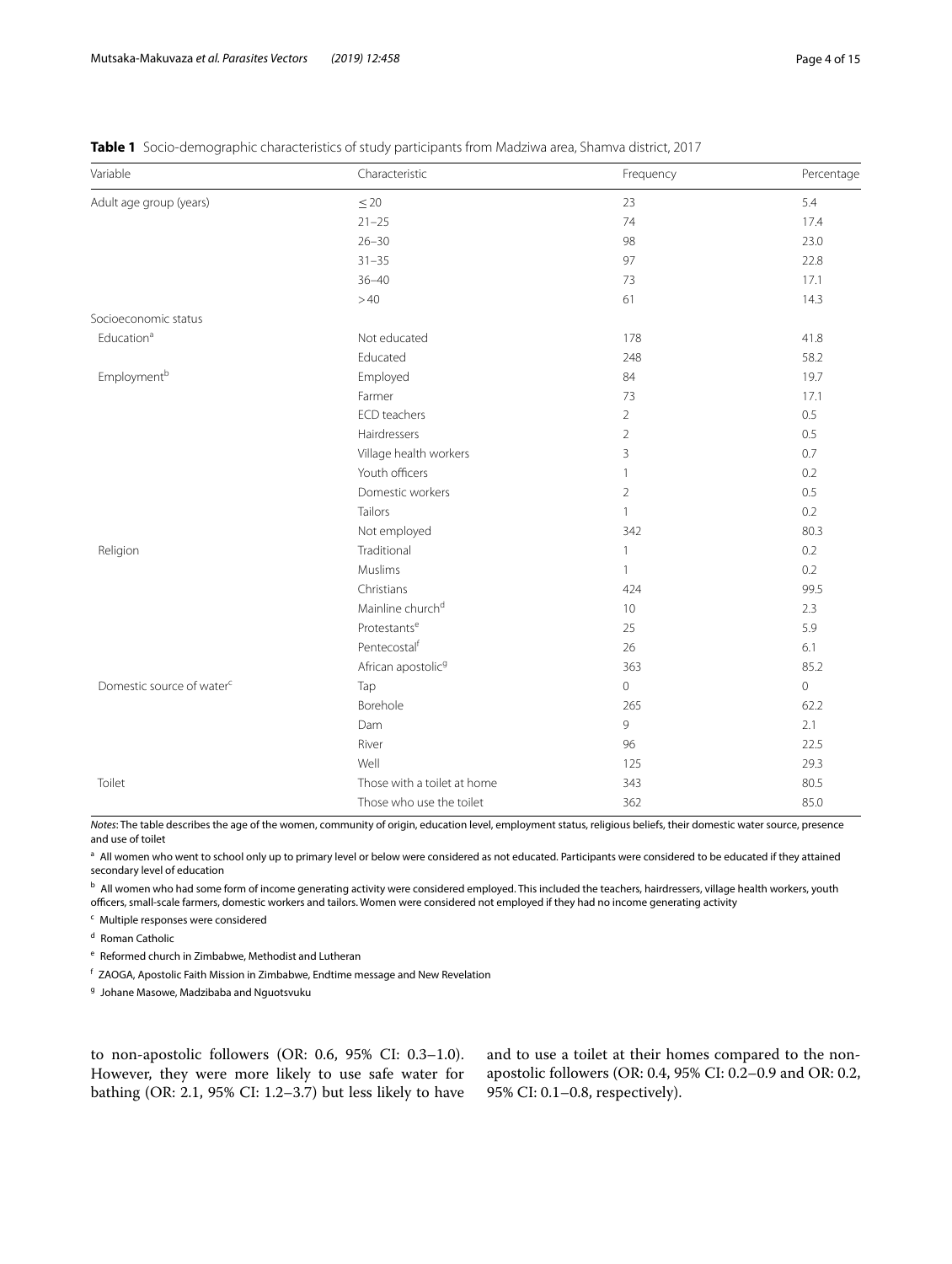<span id="page-4-0"></span>**Table 2** Women's knowledge about schistosomiasis symptoms, transmission and prevention

| Variable | Characteristic                                                                    | Frequency      | Percentage |
|----------|-----------------------------------------------------------------------------------|----------------|------------|
|          | Knowledge of schistosomiasis infection and treatment                              |                |            |
|          | Women who knew that bilharzia is a disease                                        | 399            | 93.7       |
|          | Women who had bilharzia infection before                                          | 205            | 51.4       |
|          | Women who thought they were currently infected                                    | 127            | 29.8       |
|          | Those who knew praziquantel as a drug for bilharzia treatment                     | 395            | 99.0       |
|          | Those who stated health centre as a place of bilharzia treatment                  | 395            | 99.0       |
|          | What are the modes of bilharzia transmission? <sup>a</sup>                        |                |            |
|          | Those who stated at least one transmission mode <sup>b</sup>                      | 390            | 97.7       |
|          | Contact with contaminated water                                                   | 370            | 92.7       |
|          | Drinking dirty water                                                              | 5              | 1.3        |
|          | Contact with contaminated water and entering toilets barefooted                   | $\overline{7}$ | 1.8        |
|          | Contact with contaminated water and drinking dirty water                          | 15             | 3.8        |
|          | Don't know                                                                        | $\mathcal{P}$  | 0.5        |
|          | What are the signs and symptoms of bilharzia infection? <sup>a</sup>              |                |            |
|          | Those who stated at least one symptom                                             | 367            | 92.0       |
|          | Haematuria                                                                        | 293            | 73.4       |
|          | Weight loss                                                                       | 98             | 24.6       |
|          | General body weakness                                                             | 51             | 12.8       |
|          | Headache                                                                          | $\overline{4}$ | 1.0        |
|          | Dysuria                                                                           | 39             | 9.8        |
|          | Poor school performance                                                           | 5              | 1.3        |
|          | Abdominal pain                                                                    | 26             | 76.5       |
|          | Genital itchiness in women                                                        | 8              | 2.0        |
|          | Nausea                                                                            | 35             | 8.8        |
|          | Infertility                                                                       | $\overline{4}$ | 1.0        |
|          | Recurrent illness                                                                 | $\overline{7}$ | 1.8        |
|          | I don't know                                                                      | 15             | 3.8        |
|          | What are the complications of untreated chronic bilharzia infection? <sup>a</sup> |                |            |
|          | Those who stated at least one complication                                        | 228            | 57.1       |
|          | Infertility                                                                       | 170            | 42.6       |
|          | Mental disturbance                                                                | 54             | 13.5       |
|          | Death                                                                             | 31             | 7.8        |
|          | I don't know                                                                      | 16             | 4.0        |
|          | What are the prevention and control methods of bilharzia? <sup>a</sup>            |                |            |
|          | Those who stated at least one prevention and control method                       | 349            | 87.5       |
|          | Taking anti-schistosomal medicines                                                | 103            | 25.8       |
|          | Avoiding use of unprotected water bodies                                          | 177            | 44.4       |
|          | Health education                                                                  | 36             | 9.1        |
|          | Provision of WASH facilities                                                      | 62             | 15.6       |
|          | Are you aware of the current annual national mass drug administration programme?  |                |            |
|          | Yes                                                                               | 392            | 98.3       |

*Notes*: The table shows percentages of participants with knowledge on schistosomiasis infection, treatment, modes of transmission, symptoms of infection and complications of untreated chronic infections. Awareness of the current ongoing annual national mass drug administration, the prevention and control methods of schistosomiasis as mentioned by respondents are also described

<sup>a</sup> Multiple responses were considered

 $<sup>b</sup>$  Those who mention the transmission mode regardless of other incorrect transmission mode responses</sup>

*Abbreviation*: WASH, water, sanitation and hygiene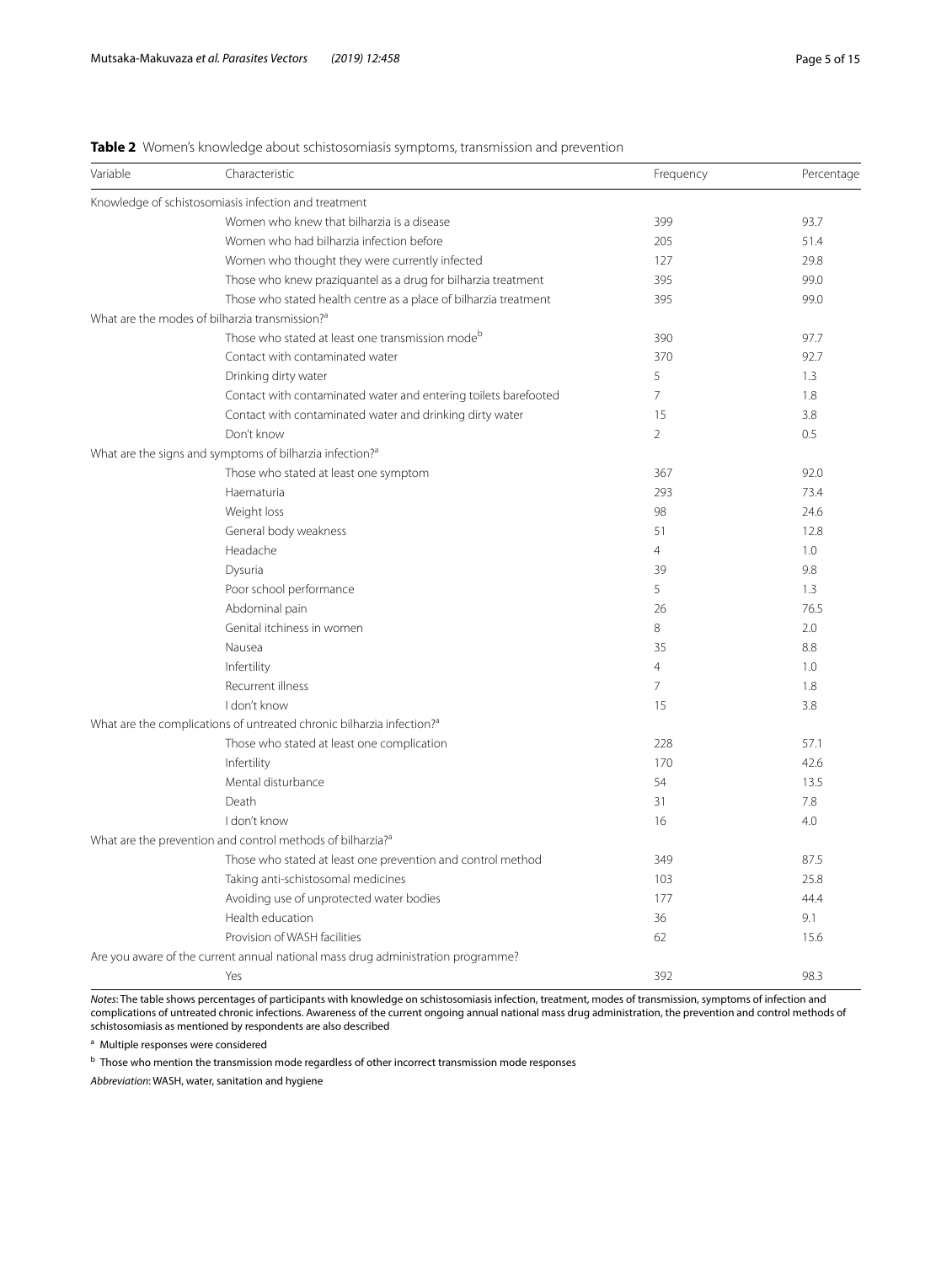# <span id="page-5-0"></span>**Table 3** Perceptions and practice of women in rural Madziwa to schistosomiasis

| Question                                                    | Responses                                               | Frequency      | Percentage  |
|-------------------------------------------------------------|---------------------------------------------------------|----------------|-------------|
| Risky perceptions                                           |                                                         |                |             |
| Which population is most likely infected? <sup>a</sup>      | Children aged 5 years and below                         | 199            | 49.9        |
|                                                             | School-aged children                                    | 307            | 76.9        |
|                                                             | Adult women                                             | 79             | 19.8        |
|                                                             | Adult men                                               | 54             | 13.5        |
|                                                             | Girls                                                   | 67             | 16.8        |
|                                                             | Boys                                                    | 74             | 18.6        |
| Is the national annual MDA programme important?             | Yes                                                     | 398            | 99.8        |
|                                                             | No                                                      | $\mathbf{1}$   | 0.3         |
| Are you willing to participate in the annual MDA programme? | Yes                                                     | 395            | 99.0        |
|                                                             | No                                                      | $\overline{4}$ | 1.0         |
| Practices                                                   |                                                         |                |             |
| Where do you do your laundry?                               | River                                                   | 309            | 72.5        |
|                                                             | Dam                                                     | 28             | 6.6         |
|                                                             | Garden well                                             | 16             | 3.8         |
|                                                             | Borehole                                                | 13             | 3.1         |
|                                                             | Well at home                                            | 60             | 14.1        |
| What time do you do laundry?                                | Morning                                                 | 240            | 56.3        |
|                                                             | Afternoon                                               | 155            | 36.4        |
|                                                             | Late afternoon                                          | 31             | 7.3         |
| Do you take your PSAC when going for laundry?               | Yes                                                     | 284            | 66.7        |
|                                                             | <b>No</b>                                               | 116            | 27.2        |
|                                                             | Sometimes                                               | 26             | 6.1         |
| Where does your PSAC play when you are washing?             | In shallow water                                        | 185            | 43.4        |
|                                                             | In water basin filled with water                        | 60             | 14.1        |
|                                                             | Outside water                                           | 128            | 30.1        |
|                                                             |                                                         | 116            | 12.4        |
|                                                             | Do not take the child along to the river<br>for washing |                |             |
| Where do you go for bathing?                                | River                                                   | 157            | 36.9        |
|                                                             | Dam                                                     | 5              | 1.2         |
|                                                             | Garden well                                             | 7              | 1.6         |
|                                                             | Borehole                                                | 15             | 3.5         |
|                                                             | Home using well water                                   | 242            | 56.8        |
| What time do you go for bathing?                            | Morning                                                 | 22             | 5.2         |
|                                                             | Afternoon                                               | 87             | 20.4        |
|                                                             | Late afternoon                                          | 317            | 74.4        |
| Do you take your PSAC when going for bathing?               | Yes                                                     | 220            | 51.6        |
|                                                             | No                                                      | 169            | 39.7        |
|                                                             | Sometimes                                               | 37             | 8.7         |
| Where does your PSAC play when you are bathing?             | Playing in water bathing also                           | 158            | 61.5        |
|                                                             | Playing in shallow water                                | 54             | 21.0        |
|                                                             | In water basin filled with water                        | 45             | 17.5        |
| Do you have a vegetable garden?                             | Yes                                                     | 330            | 77.5        |
|                                                             | No                                                      | 96             | 22.5        |
| Where do you fetch water for gardening?                     | River                                                   | 307            | 93.0        |
|                                                             | Garden well                                             | 23             | 7.0         |
|                                                             | Borehole                                                | $\circ$        | $\mathbf 0$ |
|                                                             | Tap                                                     | $\circ$        | 0           |
|                                                             |                                                         |                |             |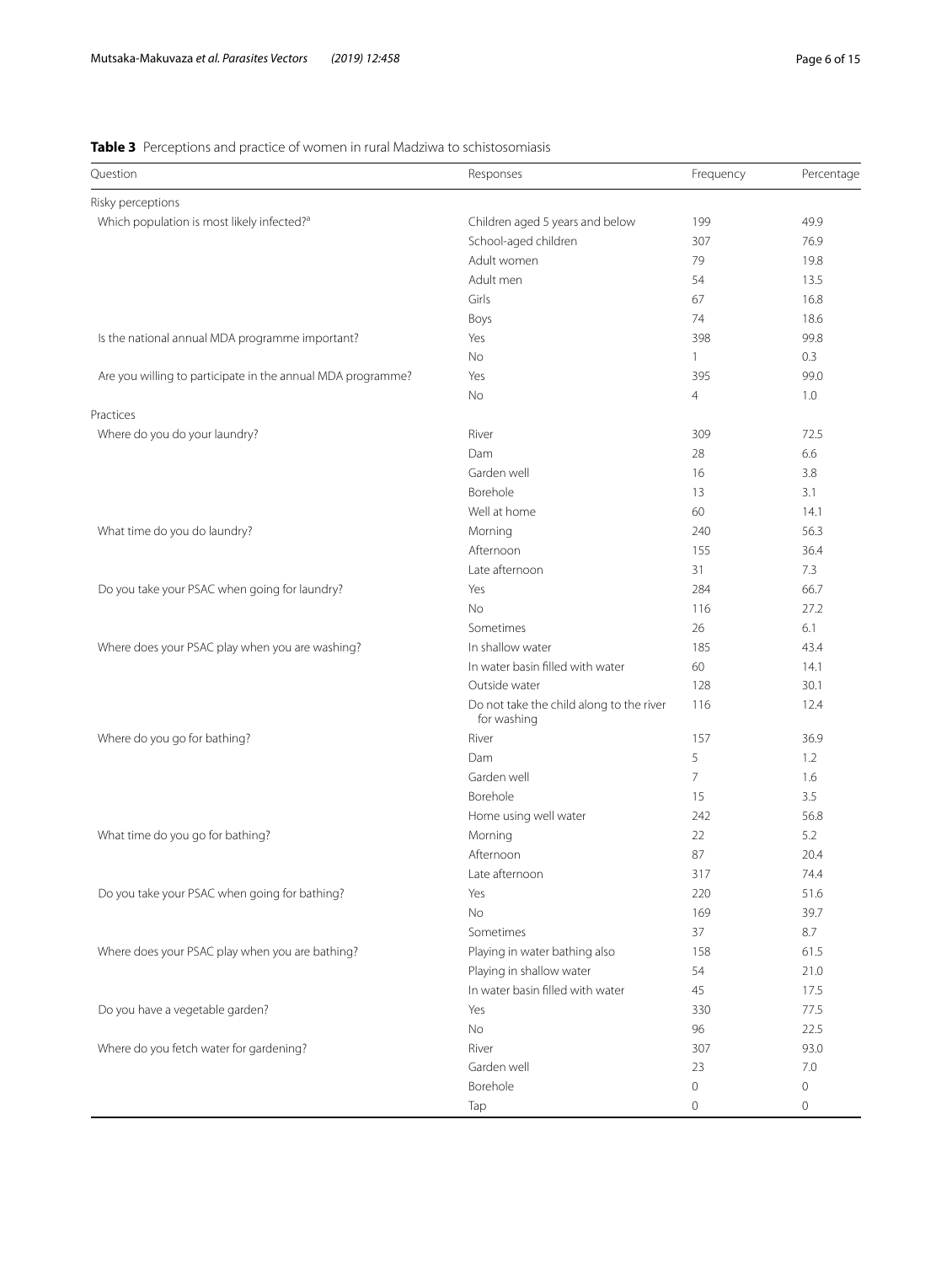### **Table 3 (continued)**

| Question                                        | Responses | Frequency | Percentage |  |
|-------------------------------------------------|-----------|-----------|------------|--|
| Does the PSAC assist with gardening?            | Yes       | 107       | 32.4       |  |
|                                                 | No        | 201       | 60.9       |  |
|                                                 | Sometimes | 22        | 6.7        |  |
| Do you discuss bilharzia with children at home? | Yes       | 374       | 93.7       |  |
|                                                 | No        | 25        | 6.3        |  |

*Notes*: The table describes the details of the perceptions of women regarding groups at risk of infection. It also outlines the diferent water sources, water contact practices of women such as washing, bathing and gardening

<sup>a</sup> Multiple responses were considered

*Abbreviation*: PSAC, preschool-aged child

# **Association of women's knowledge, perceptions and practices on schistosomiasis with their education and employment status**

Table [5](#page-8-0) shows that those who were educated were 40% less likely to rely solely on unsafe water sources for domestic purposes (OR: 0.6, 95% CI: 0.3–1.0) but more likely to perceive women as a high-risk group (OR: 1.9, 95% CI: 1.1–3.2) compared to the uneducated women. The odds of knowing that haematuria is a symptom of schistosomiasis was higher in educated participants (OR: 1.7, 95% CI: 1.1–2.6) compared to the uneducated women. Table [5](#page-8-0) also shows that the odds of perceiving that SAC are a high risk group was two times lower in unemployed women compared to employed women (OR: 2.1, 95% CI: 1.1–4.2). Compared to the employed women, unemployed women were less likely to know that treatment is a schistosomiasis control measure (OR: 2.5, 95% CI: 1.5–4.2) and more likely to allow PSAC to play in unsafe water when bathing (OR: 2.0, 95% CI: 1.2–3.2).

# **Association of women's knowledge, perceptions and practices about schistosomiasis with community of residence**

Table [6](#page-9-0) and Additional file [1:](#page-12-0) Table S1 show that there were signifcant associations of knowledge, perceptions, and practices of the women regarding schistosomiasis with their community of residence. Compared to women residing in Chakondora community, the odds of knowing that dysuria is a symptom of schistosomiasis was signifcantly higher in Chihuri (OR: 8.2, 95% CI: 1.8–37.3), Kaziro (OR: 1.7, 95% CI: 1.5–34.8) and Nduna (OR: 5.9, 95% CI: 1.1–31.6). Meanwhile, residence of Mupfure were more likely to know that haematuria is a symptom of schistosomiasis (OR: 3.7, 95% CI: 1.8–7.4) and they relied solely on unsafe water for domestic purposes (OR: 2.6, 95% CI: 1.1–5.9) compared to residence of Chakondora. Participants in Chihuri were more likely to allow their children to assist in water contact activities, while in Nduna they were less likely to have and to use the toilet compared to those from Chakondora.

# **Association of women's knowledge, perceptions and practices about schistosomiasis with their history of infection**

Table [7](#page-10-0) describes the association of knowledge, perceptions and practices of the women regarding schistosomiasis with their history of infection. Compared to women with no history of infection, women who had schistosomiasis before were more likely to think they were currently infected (OR: 3.7, 95% CI: 2.4–6.0). Meanwhile, those who had been infected before were less likely to depend solely on unsafe water for bathing and laundry compared to those who had had no infection before. However, they were also more likely to allow their children to assist in watering the garden compared to those who had no infection before (OR: 1.9, 95% CI: 1.2–3.0).

### **Univariate and multivariate analysis**

Table [8](#page-11-0) describes the univariate and multivariate logistic regression analysis for the location of bathing of women in relation to their socio-demographic characteristics. Univariate analysis showed that bathing in unsafe water sources was associated with the community of residence, history of infection and religion of the participant. Multivariate analysis revealed that the odds of bathing in unsafe water sources were higher in Chihuri (AOR: 0.5, 95% CI: 03–1.0), while those who had a history of infection were less likely to bath in unsafe water sources (AOR: 0.6, 95% CI: 0.4–1.0).

### **Discussion**

To our knowledge, this study is the frst attempt to demonstrate the association of women's knowledge, perceptions and practices with their socio-demographic factors in relation to schistosomiasis awareness and transmission, in an endemic rural setting in Zimbabwe. The results show that the majority of the women were educated, but unemployed, knew about schistosomiasis and a signifcant number of them undertook their water contact activities in unsafe water sources.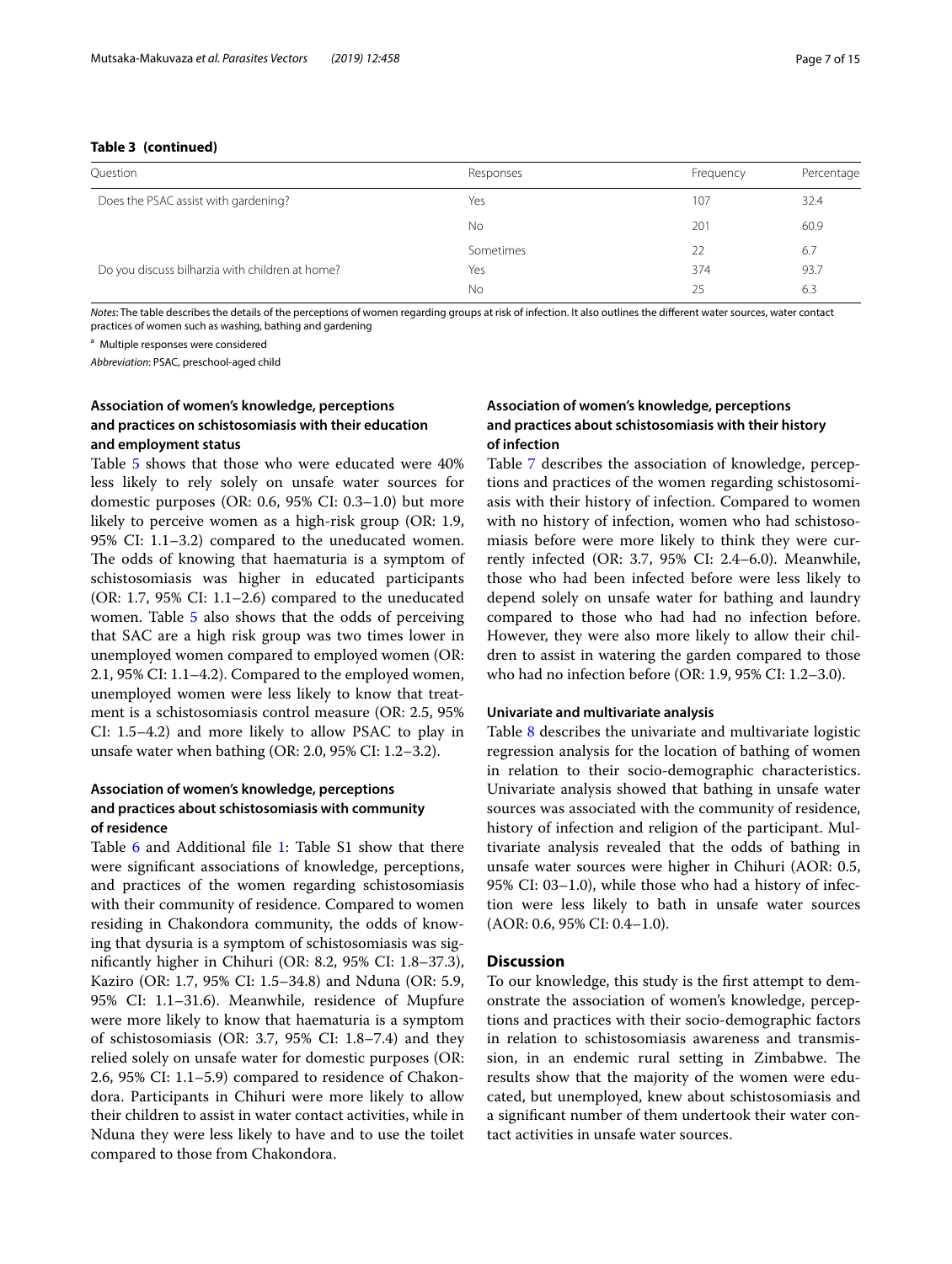<span id="page-7-0"></span>

|  |  | <b>Table 4</b> Association of knowledge of women about schistosomiasis with their age and religion |  |  |
|--|--|----------------------------------------------------------------------------------------------------|--|--|
|  |  |                                                                                                    |  |  |

| Variable                                                                          | Age (years)    | Religion          |           |                |                       |                      |           |                |
|-----------------------------------------------------------------------------------|----------------|-------------------|-----------|----------------|-----------------------|----------------------|-----------|----------------|
|                                                                                   | $<$ 30<br>n(%) | $\geq 30$<br>n(%) | <b>OR</b> | 95% CI         | Non-apostolic<br>n(%) | Apostolic<br>$n$ (%) | <b>OR</b> | 95% CI         |
| Knowledge of bilharzia                                                            |                |                   |           |                |                       |                      |           |                |
| Woman thinks she is currently infected                                            | 61(31.1)       | 61(30.1)          | 1.0       | $0.6 - 1.5$    | 20(32.3)              | 102 (30.3)           | 0.9       | $0.5 - 1.6$    |
| What are the signs and symptoms of bilharzia infection? <sup>a</sup>              |                |                   |           |                |                       |                      |           |                |
| Haematuria                                                                        | 138 (70.4)     | 155 (76.4)        | 1.4       | $0.9 - 2.1$    | 45 (72.6)             | 248 (73.6)           | 1.1       | $0.6 - 1.9$    |
| Weight loss                                                                       | 46 (23.5)      | 52 (25.6)         | 1.1       | $0.7 - 1.8$    | 9(14.5)               | 89 (26.4)            | 2.1       | $1.0 - 4.5***$ |
| Dysuria                                                                           | 19 (9.7)       | 20 (9.9)          | 1.0       | $0.5 - 2.0$    | 7(11.3)               | 32(9.5)              | 0.8       | $0.3 - 2.0$    |
| Abdominal pain                                                                    | 9(4.6)         | 17(8.4)           | 1.9       | $0.8 - 4.4$    | 3(4.8)                | 23(6.8)              | 1.4       | $0.4 - 5.0$    |
| Genital itchiness in women                                                        | 2(1.0)         | 6(3.0)            | 2.9       | $0.6 - 14.7$   | 1(1.6)                | 7(2.1)               | 1.3       | $0.2 - 10.7$   |
| I don't know                                                                      | 8(4.1)         | 7(3.5)            | 0.8       | $0.3 - 2.4$    | 1(1.6)                | 14(4.2)              | 2.6       | $0.3 - 20.5$   |
| What are the complications of untreated chronic bilharzia infection? <sup>a</sup> |                |                   |           |                |                       |                      |           |                |
| Infertility                                                                       | 72 (36.7)      | 98 (48.3)         | 1.6       | $1.1 - 2.4*$   | 20(32.3)              | 150 (44.5)           | 1.7       | $0.9 - 3.0$    |
| Mental disturbance                                                                | 21 (10.7)      | 33 (16.3)         | 1.6       | $0.9 - 2.9$    | 10(16.1)              | 44 (13.1)            | 0.8       | $0.4 - 1.6$    |
| Death                                                                             | 14(7.1)        | 17(8.4)           | 1.2       | $0.6 - 2.5$    | 9(14.5)               | 22(6.5)              | 0.4       | $0.2 - 0.9*$   |
| I don't know                                                                      | 8(4.1)         | 8(3.9)            | 1.0       | $0.4 - 2.6$    | 5(8.1)                | 11(3.3)              | 0.4       | $0.1 - 1.1$    |
| What are the prevention and control methods of bilharzia? <sup>a</sup>            |                |                   |           |                |                       |                      |           |                |
| Taking anti-schistosomal medicines                                                | 55 (28.1)      | 48 (23.7)         | 0.8       | $0.5 - 1.2$    | 13(21.0)              | 90(26.7)             | 1.4       | $0.7 - 2.7$    |
| Avoiding use of unprotected water bodies                                          | 86 (43.9)      | 91 (44.8)         | 1.0       | $0.7 - 1.5$    | 35 (56.5)             | 142 (42.1)           | 0.6       | $0.3 - 1.0*$   |
| Health education                                                                  | 19(9.7)        | 17(8.4)           | 0.8       | $0.4 - 1.7$    | 4(6.5)                | 32 (9.5)             | 1.5       | $0.5 - 4.5$    |
| Provision of WASH facilities                                                      | 29 (14.8)      | 33 (16.3)         | 1.1       | $0.7 - 1.9$    | 11(18.0)              | 51(15.1)             | 0.8       | $0.4 - 1.7$    |
| Risky perceptions <sup>a</sup>                                                    |                |                   |           |                |                       |                      |           |                |
| School-aged children most likely infected                                         | 149 (76.0)     | 158 (77.8)        | 1.1       | $0.7 - 1.8$    | 45 (72.6)             | 262 (77.7)           | 1.3       | $0.7 - 2.4$    |
| Children aged $\leq$ 5 years most likely infected                                 | 102 (52.0)     | 97 (47.8)         | 0.8       | $0.6 - 1.2$    | 35(56.5)              | 164 (48.7)           | 0.7       | $0.4 - 1.3$    |
| Adult women most likely infected                                                  | 33 (16.8)      | 46 (22.7)         | 1.4       | $0.9 - 2.4$    | 10(16.1)              | 69 (20.5)            | 1.3       | $0.6 - 2.8$    |
| Adult men most likely infected                                                    | 20 (10.2)      | 34 (16.8)         | 1.8       | $1.0 - 3.2$ ** | 5(8.1)                | 49 (14.5)            | 1.9       | $0.7 - 5.1$    |
| Practices <sup>a</sup>                                                            |                |                   |           |                |                       |                      |           |                |
| Use unsafe water for domestic purposes <sup>b</sup>                               | 29 (13.7)      | 30 (14.0)         | 1.0       | $0.6 - 1.8$    | 8(12.7)               | 51(14.1)             | 1.1       | $0.5 - 2.5$    |
| Use unsafe water for laundryb                                                     | 179 (84.4)     | 174 (81.3)        | 1.2       | $0.8 - 2.1$    | 52 (82.5)             | 301 (82.9)           | 1.0       | $0.5 - 2.0$    |
| Bath in unsafe water <sup>b</sup>                                                 | 84 (39.6)      | 85 (39.7)         | 1.0       | $0.7 - 1.5$    | 35 (55.6)             | 134 (36.9)           | 2.1       | $1.2 - 3.7*$   |
| Allow PSAC to play in unsafe water while they are bathing                         | 118 (55.7)     | 127 (59.4)        | 0.9       | $0.6 - 1.3$    | 38 (60.3)             | 207 (57.0)           | 1.1       | $0.7 - 2.0$    |
| Bath PSAC using boiled water                                                      | 198 (93.4)     | 198 (92.5)        | 0.9       | $0.4 - 1.8$    | 58 (92.1)             | 338 (93.1)           | 1.2       | $0.4 - 3.2$    |
| Allow PSAC to help water the garden                                               | 56 (26.4)      | 68 (31.8)         | 1.3       | $0.9 - 2.0$    | 24 (38.1)             | 100 (27.6)           | 0.6       | $0.4 - 1.1$    |
| Have a toilet at home                                                             | 170 (80.2)     | 173 (80.8)        | 1.0       | $0.6 - 1.7$    | 57 (90.5)             | 286 (78.8)           | 0.4       | $0.2 - 0.9*$   |
| Use of a toilet for excreta disposal                                              | 180 (84.9)     | 182 (85.1)        | 1.0       | $0.6 - 1.7$    | 60 (95.2)             | 302 (83.2)           | 0.2       | $0.1 - 0.8*$   |
| Discussion of bilharzia at home                                                   | 176 (89.8)     | 198 (97.5)        | 4.5       | $1.7 - 12.2*$  | 58 (93.6)             | 316 (93.8)           | 1.0       | $0.3 - 3.1$    |

<sup>a</sup> Multiple responses were considered

 $<sup>b</sup>$  Those who rely solely on unsafe water for the indicated water contact activities</sup>

\* Significant association ( $P < 0.05$ ); \*\* Borderline significance ( $P = 0.05$ )

*Abbreviations*: OR, odds ratio; 95% CI, 95% confdence interval; PSAC, preschool-aged children; WASH, water, sanitation and hygiene

The present study was implemented in an endemic area where previous schistosomiasis control programmes where conducted [\[16](#page-13-19), [17](#page-13-20)] and annual MDA targeted at SAC is also ongoing. This may explain why 93.7% of the participants were aware of the disease. Almost half of the participants declared a history of infection, substantiating the endemicity of the disease in the area.

The high level of schistosomiasis awareness among women in this study is corroborated by fndings from a previous study conducted in Malawi [\[35](#page-14-3)] in the same age group. In contrast, another study in the same country [[28](#page-13-16)] reported poor knowledge of the disease among women. This calls for more studies in women from diferent settings to improve the benefts of targeted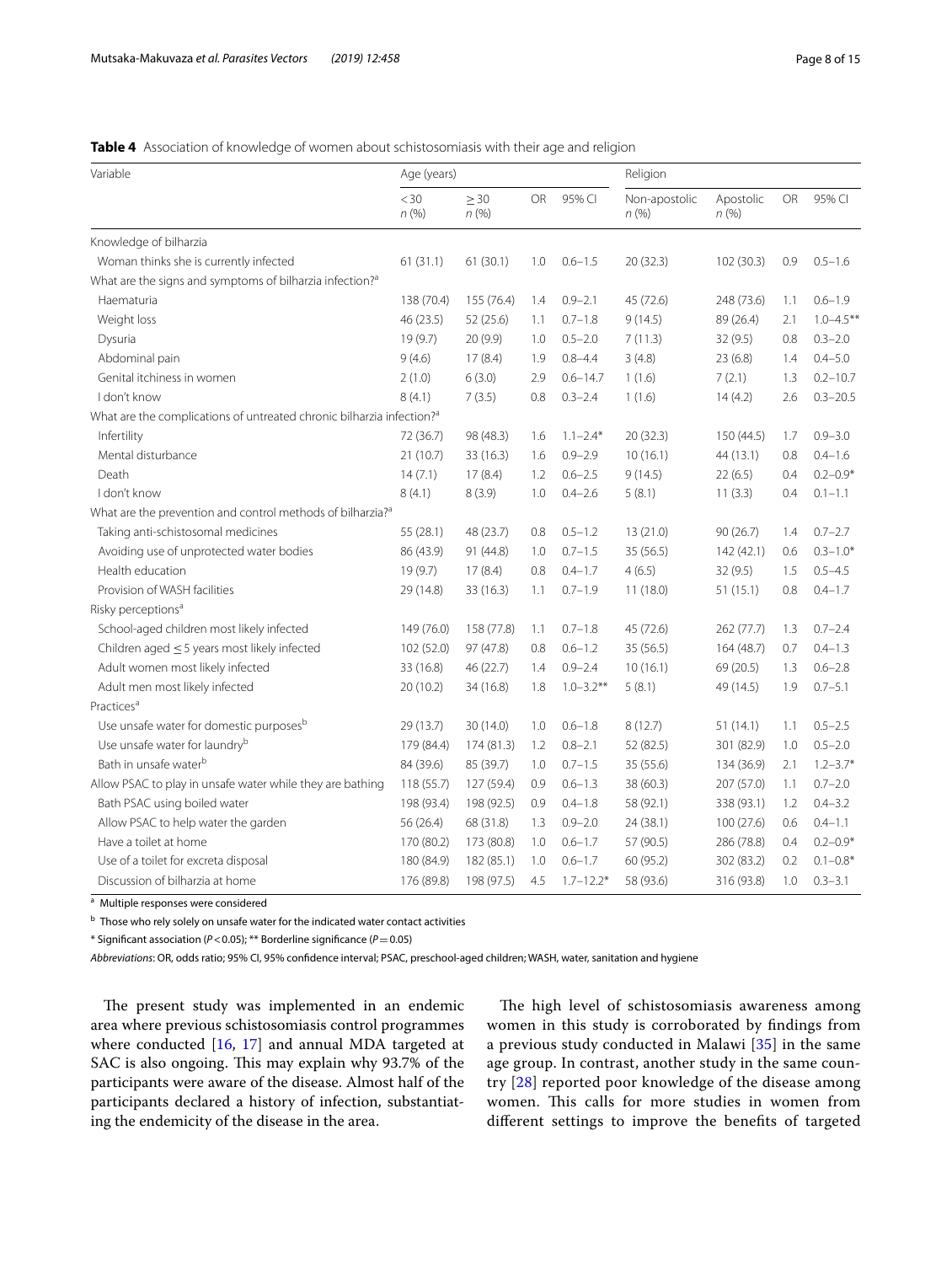<span id="page-8-0"></span>Table 5 Association of knowledge, perceptions and practices of the women regarding schistosomiasis with their education and employment status (*n*=426)

| Variable                                                                          | Education            |                  |           |               | Employment            |                  |           |              |
|-----------------------------------------------------------------------------------|----------------------|------------------|-----------|---------------|-----------------------|------------------|-----------|--------------|
|                                                                                   | Not educated<br>n(%) | Educated<br>n(%) | <b>OR</b> | 95% CI        | Not employed<br>n (%) | Employed<br>n(%) | <b>OR</b> | 95% CI       |
| Knowledge of bilharzia                                                            |                      |                  |           |               |                       |                  |           |              |
| Woman thinks she is currently infected                                            | 52 (31.9)            | 70 (29.6)        | 0.9       | $0.6 - 1.4$   | 103 (32.3)            | 19 (23.8)        | 0.7       | $0.4 - 1.2$  |
| What are the signs and symptoms of bilharzia infection? <sup>a</sup>              |                      |                  |           |               |                       |                  |           |              |
| Haematuria                                                                        | 110(67.5)            | 183 (77.5)       | 1.7       | $1.1 - 2.6*$  | 231 (72.4)            | 62(77.5)         | 1.3       | $0.7 - 2.3$  |
| Weight loss                                                                       | 54 (33.1)            | 44 (18.6)        | 0.5       | $0.3 - 0.7*$  | 76 (23.8)             | 22(27.5)         | 1.2       | $0.7 - 2.1$  |
| Dysuria                                                                           | 14(8.6)              | 25 (10.6)        | 1.3       | $0.6 - 2.5$   | 35 (11.0)             | 4(5.0)           | 0.4       | $0.1 - 1.2$  |
| Abdominal pain                                                                    | 11(6.8)              | 15(6.4)          | 0.9       | $0.4 - 2.1$   | 22(6.9)               | 4(5.0)           | 0.7       | $0.2 - 2.1$  |
| Genital itchiness in women                                                        | 5(3.1)               | 3(1.3)           | 0.4       | $0.1 - 1.7$   | 7(2.2)                | 1(1.3)           | 0.6       | $0.1 - 4.6$  |
| I don't know                                                                      | 2(1.2)               | 13(5.5)          | 4.7       | $1.0 - 21.1*$ | 15(4.7)               | 0(0)             |           |              |
| What are the complications of untreated chronic bilharzia infection? <sup>a</sup> |                      |                  |           |               |                       |                  |           |              |
| Infertility                                                                       | 61(37.4)             | 109 (46.2)       | 1.4       | $1.0 - 2.2$   | 131(41.1)             | 39 (48.8)        | 1.4       | $0.8 - 2.2$  |
| Mental disturbance                                                                | 22 (13.5)            | 32 (13.6)        | 1.0       | $0.6 - 1.8$   | 48 (15.1)             | 6(7.5)           | 0.5       | $0.2 - 1.1$  |
| Death                                                                             | 11(6.8)              | 20(8.5)          | 1.3       | $0.6 - 2.7$   | 27(8.5)               | 4(5.0)           | 0.6       | $0.2 - 1.7$  |
| I don't know                                                                      | 5(3.1)               | 11(4.7)          | 1.5       | $0.5 - 4.5$   | 16(5.0)               | 0(0)             |           |              |
| What are the prevention and control methods of bilharzia? <sup>a</sup>            |                      |                  |           |               |                       |                  |           |              |
| Taking anti-schistosomal medicines                                                | 47 (28.8)            | 56 (23.7)        | 0.8       | $0.5 - 1.2$   | 70 (21.9)             | 33 (41.3)        | 2.5       | $1.5 - 4.2*$ |
| Avoiding use of unprotected water bodies                                          | 73 (44.8)            | 104(44.1)        | 1.0       | $0.7 - 1.5$   | 147 (46.1)            | 30 (37.5)        | 0.7       | $0.4 - 1.2$  |
| Health education                                                                  | 14(8.6)              | 22 (9.4)         | 1.1       | $0.5 - 2.2$   | 34 (10.7)             | 2(2.5)           | 0.2       | $0.1 - 0.9*$ |
| Provision of WASH facilities                                                      | 24 (14.7)            | 38 (16.2)        | 1.1       | $0.6 - 1.9$   | 54 (16.9)             | 8(10.1)          | 0.6       | $0.3 - 1.2$  |
| Risky perceptions <sup>a</sup>                                                    |                      |                  |           |               |                       |                  |           |              |
| School-aged children most likely infected                                         | 124(76.1)            | 183 (77.5)       | 1.1       | $0.7 - 1.7$   | 238 (74.6)            | 69 (86.3)        | 2.1       | $1.1 - 4.2*$ |
| Children aged $\leq$ 5 years most likely infected                                 | 78 (47.9)            | 121(51.3)        | 1.1       | $0.8 - 1.7$   | 152 (47.7)            | 47 (58.8)        | 1.6       | $1.0 - 2.6$  |
| Adult women most likely infected                                                  | 23 (14.1)            | 56 (23.7)        | 1.9       | $1.1 - 3.2*$  | 62 (19.4)             | 17(21.3)         | 1.1       | $0.6 - 2.0$  |
| Adult men most likely infected                                                    | 13(8.0)              | 41 (17.4)        | 2.4       | $1.3 - 4.7*$  | 43 (13.5)             | 11(13.8)         | 1.0       | $0.5 - 2.1$  |
| Practices <sup>a</sup>                                                            |                      |                  |           |               |                       |                  |           |              |
| Use unsafe water for domestic purposes <sup>b</sup>                               | 32 (18.0)            | 27 (10.9)        | 0.6       | $0.3 - 1.0*$  | 48 (14.0)             | 11(13.1)         | 0.9       | $0.5 - 1.9$  |
| Use unsafe water for laundry <sup>b</sup>                                         | 151 (84.8)           | 202 (81.5)       | 1.3       | $0.8 - 2.1$   | 284 (83.0)            | 69 (82.1)        | 1.1       | $0.6 - 2.0$  |
| Bath in unsafe water <sup>b</sup>                                                 | 70 (39.3)            | 99 (39.9)        | 1.0       | $0.7 - 1.4$   | 139 (40.6)            | 30 (35.7)        | 1.2       | $0.8 - 2.0$  |
| Allow PSAC to play in unsafe water while they<br>are bathing                      | 99 (55.6)            | 146 (58.9)       | 0.9       | $0.6 - 1.3$   | 208 (60.8)            | 37 (44.1)        | 2.0       | $1.2 - 3.2*$ |
| Bath PSAC using boiled water                                                      | 171 (96.1)           | 225 (90.7)       | 0.4       | $0.2 - 1.0*$  | 315 (92.1)            | 81 (96.4)        | 2.3       | $0.7 - 7.8$  |
| Allow PSAC to help water the garden                                               | 50(28.1)             | 74 (29.8)        | 1.1       | $0.7 - 1.7$   | 101 (29.5)            | 23 (27.4)        | 0.9       | $0.5 - 1.5$  |
| Have a toilet at home                                                             | 142 (79.8)           | 201 (81.1)       | 1.1       | $0.7 - 1.8$   | 272 (79.5)            | 71 (84.5)        | 1.4       | $0.7 - 2.7$  |
| Use of a toilet for excreta disposal                                              | 148 (83.2)           | 214 (86.3)       | 1.3       | $0.7 - 2.2$   | 290 (84.8)            | 72 (85.7)        | 1.1       | $0.5 - 2.1$  |
| Discussion of bilharzia at home                                                   | 154 (94.5)           | 220 (93.2)       | 0.8       | $0.3 - 1.9$   | 299 (93.7)            | 75 (93.8)        | 1.0       | $0.4 - 2.8$  |

<sup>a</sup> Multiple responses were considered

 $<sup>b</sup>$  Those who rely solely on unsafe water for the indicated water contact activities</sup>

\* Signifcant association of *P* < 0.05; \*\* Borderline signifcance *P*=0.05

*Abbreviations*: OR, odds ratio; 95% CI, 95% confdence interval; PSAC, preschool-aged children; WASH, water, sanitation and hygiene

schistosomiasis control interventions, particularly education and increased awareness.

The present study revealed inadequate knowledge on dysuria as a symptom of urogenital schistosomiasis infection and the complications of chronic untreated schistosomiasis infection among the women. This is despite the fact that previous studies carried out in the same area focused on female genital schistosomiasis (FGS) and its complications [[36–](#page-14-4)[38\]](#page-14-5). Moreover, the present study was implemented in an endemic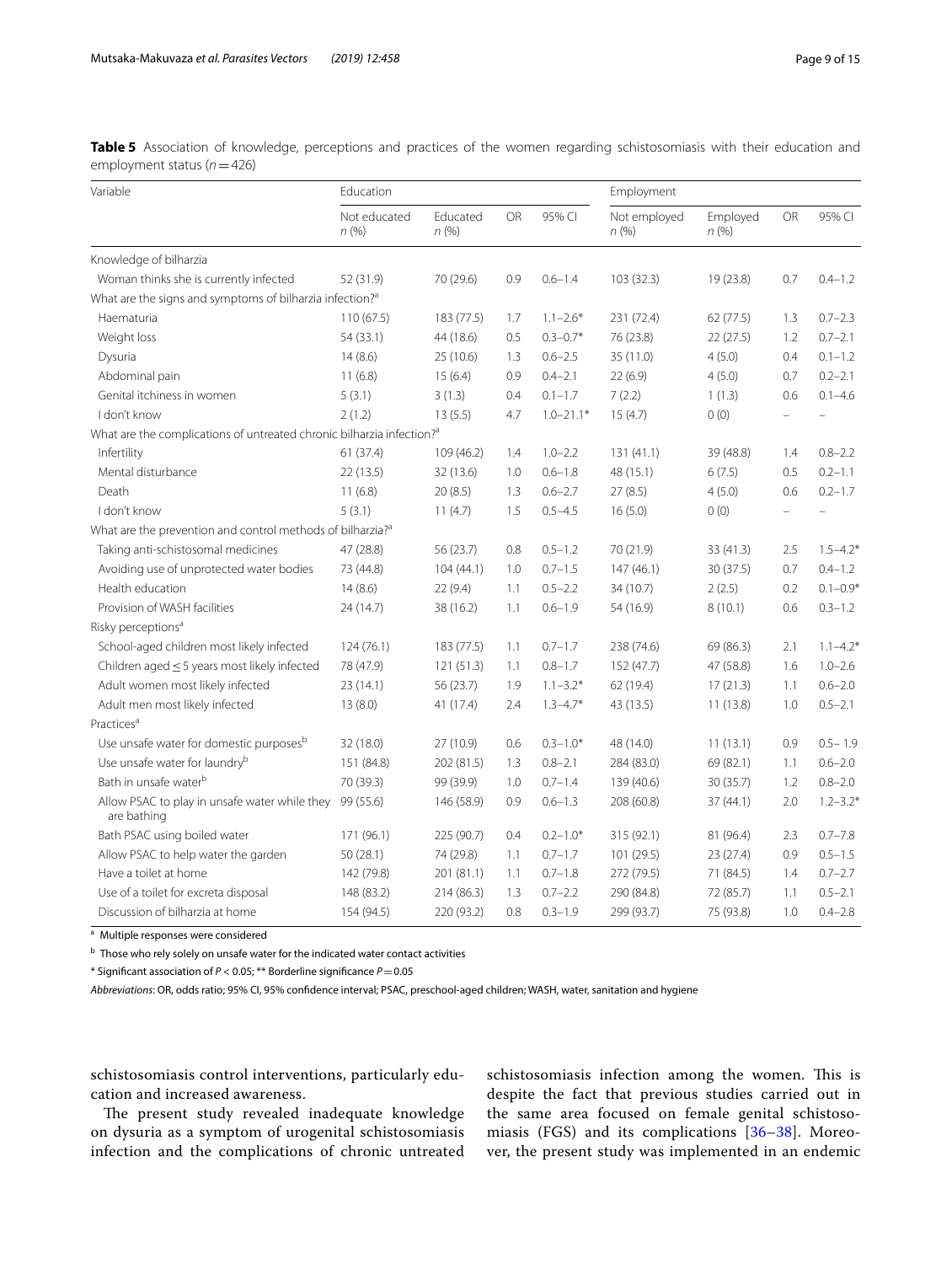<span id="page-9-0"></span>

|  | Table 6 Association of knowledge, perceptions and practices of women regarding schistosomiasis with their community of residence |  |  |  |  |  |  |  |  |  |
|--|----------------------------------------------------------------------------------------------------------------------------------|--|--|--|--|--|--|--|--|--|
|--|----------------------------------------------------------------------------------------------------------------------------------|--|--|--|--|--|--|--|--|--|

| Variable                                                                          | Community |               |          |               |         |              |                |                |  |  |
|-----------------------------------------------------------------------------------|-----------|---------------|----------|---------------|---------|--------------|----------------|----------------|--|--|
|                                                                                   | Chihuri   |               | Kaziro   |               | Mupfure |              | Nduna          |                |  |  |
|                                                                                   | OR        | 95% CI        | OR       | 95% CI        | OR      | 95% CI       | OR             | 95% CI         |  |  |
| Knowledge of bilharzia                                                            |           |               |          |               |         |              |                |                |  |  |
| Caregiver thinks she is currently infected                                        | 1.5       | $0.8 - 3.1$   | 1.2      | $0.6 - 2.7$   | 2.4     | $1.3 - 4.5*$ | 0.7            | $0.3 - 1.9$    |  |  |
| What are the signs and symptoms of bilharzia infection? <sup>a</sup>              |           |               |          |               |         |              |                |                |  |  |
| Haematuria                                                                        | 0.8       | $0.4 - 1.5$   | 0.9      | $0.5 - 1.9$   | 3.7     | $1.8 - 7.4*$ | 1.0            | $0.4 - 2.1$    |  |  |
| Weight loss                                                                       | 0.3       | $0.1 - 0.5*$  | 0.2      | $0.1 - 0.4*$  | 0.3     | $0.1 - 0.5*$ | 0.6            | $0.3 - 1.3$    |  |  |
| Dysuria                                                                           | 8.2       | $1.8 - 37.3*$ | 7.2      | $1.5 - 34.8*$ | 3.0     | $0.6 - 14.4$ | 5.9            | $1.1 - 31.6*$  |  |  |
| Abdominal pain                                                                    | 6.4       | $0.8 - 54.2$  | 1.4      | $0.1 - 22.9$  | 6.9     | $0.9 - 54.6$ | 20.8           | $2.5 - 172.6*$ |  |  |
| Genital itchiness in women                                                        | 0.7       | $0.1 - 3.7$   | $=$      |               | 0.3     | $0.0 - 1.8$  | $\overline{a}$ |                |  |  |
| I don't know                                                                      | 0.4       | $0.1 - 1.8$   | $\equiv$ |               | 0.4     | $0.1 - 1.6$  | 0.6            | $0.1 - 3.1$    |  |  |
| What are the complications of untreated chronic bilharzia infection? <sup>a</sup> |           |               |          |               |         |              |                |                |  |  |
| Infertility                                                                       | 1.2       | $0.6 - 2.1$   | 0.2      | $0.1 - 0.4*$  | 0.4     | $0.3 - 0.8*$ | 0.2            | $0.1 - 0.5*$   |  |  |
| Mental disturbance                                                                | 0.3       | $0.1 - 0.8*$  | 0.8      | $0.3 - 2.0$   | 0.7     | $0.3 - 1.5$  | 1.2            | $0.4 - 3.0$    |  |  |
| Death                                                                             | 0.4       | $0.1 - 1.6$   | 0.8      | $0.2 - 2.8$   | 1.5     | $0.6 - 3.9$  | 0.3            | $0.0 - 2.4$    |  |  |
| I don't know                                                                      | 1.0       | $0.2 - 5.1$   | 3        | $0.7 - 12.5$  | 0.9     | $0.2 - 3.9$  | $\equiv$       | $=$            |  |  |
| What are the prevention and control methods of bilharzia? <sup>a</sup>            |           |               |          |               |         |              |                |                |  |  |
| Taking anti-schistosomal medicines                                                | 0.1       | $0.1 - 0.3*$  | 0.3      | $0.2 - 0.6*$  | 0.2     | $0.1 - 0.3*$ | 0.3            | $0.1 - 0.7*$   |  |  |
| Avoiding use of unprotected water bodies                                          | 1.2       | $0.6 - 2.1$   | 1.0      | $0.5 - 1.9$   | 1.3     | $0.7 - 2.2$  | 0.6            | $0.3 - 1.4$    |  |  |
| Health education                                                                  | 3.6       | $1.1 - 11.6*$ | 4.0      | $1.2 - 13.3*$ | 1.3     | $0.4 - 4.4$  | 0.5            | $0.1 - 4.7$    |  |  |
| Provision of WASH facilities                                                      | 1.8       | $0.7 - 4.9$   | 3.3      | $1.2 - 8.8*$  | 2.1     | $0.8 - 5.1$  | 2.7            | $0.9 - 8.1$    |  |  |
| Risky perceptions <sup>a</sup>                                                    |           |               |          |               |         |              |                |                |  |  |
| School-aged children most likely infected                                         | 0.6       | $0.2 - 1.9$   | 0.1      | $0.0 - 0.3*$  | 0.2     | $0.1 - 0.6*$ | 0.1            | $0.0 - 0.2*$   |  |  |
| Children aged $\leq$ 5 years most likely infected                                 | 0.3       | $0.1 - 0.6*$  | 3.6      | $1.8 - 7.5*$  | 2.0     | $1.1 - 3.4*$ | 1.1            | $0.5 - 2.3$    |  |  |
| Adult women most likely infected                                                  | 0.2       | $0.0 - 0.6*$  | 1.5      | $0.7 - 3.4$   | 2.0     | $1.0 - 3.9*$ | 0.2            | $0.0 - 1.0$ ** |  |  |
| Adult men most likely infected                                                    | 0.2       | $0.1 - 0.9*$  | 0.7      | $0.3 - 2.1$   | 2.1     | $1.0 - 4.3$  | 0.5            | $0.1 - 2.0$    |  |  |
| Practices <sup>a</sup>                                                            |           |               |          |               |         |              |                |                |  |  |
| Use unsafe water for domestic purposes <sup>b</sup>                               | 2.1       | $0.8 - 5.2$   | 0.8      | $0.2 - 2.3$   | 2.6     | $1.1 - 5.9*$ | 1.0            | $0.3 - 3.4$    |  |  |
| Use unsafe water for laundryb                                                     | 0.6       | $0.3 - 1.4$   | 1.4      | $0.7 - 3.0$   | 0.7     | $0.3 - 1.3$  | 0.2            | $0.0 - 0.8*$   |  |  |
| Bath in unsafe water <sup>b</sup>                                                 | 0.5       | $0.3 - 1.0*$  | 0.4      | $0.2 - 0.8*$  | 0.3     | $0.2 - 0.6$  | 0.2            | $0.1 - 0.5*$   |  |  |
| Allow PSAC to play in unsafe water while they<br>are bathing                      | 0.4       | $0.2 - 0.8*$  | 0.9      | $0.5 - 1.8$   | 0.5     | $0.3 - 0.8$  | 1.5            | $0.7 - 3.0$    |  |  |
| Bath PSAC using boiled water                                                      | 1.7       | $0.6 - 4.8$   | $\equiv$ |               | 1.4     | $0.5 - 3.5$  | 3.1            | $0.6 - 15.6$   |  |  |
| Allow PSAC to help water the garden                                               | 2.9       | $1.5 - 5.5*$  | 1.5      | $0.7 - 3.0$   | 1.4     | $0.8 - 2.7$  | 0.3            | $0.1 - 1.0***$ |  |  |
| Have a toilet at home                                                             | 1.5       | $0.7 - 3.5$   | 1.5      | $0.6 - 3.8$   | 0.7     | $0.4 - 1.4$  | 0.4            | $0.2 - 0.9*$   |  |  |
| Use of a toilet for excreta disposal                                              | 1.9       | $0.6 - 5.8$   | 0.8      | $0.3 - 2.2$   | 0.5     | $0.2 - 1.0$  | 0.2            | $0.1 - 0.6*$   |  |  |
| Discussion of bilharzia at home                                                   | 2.1       | $0.4 - 11.5$  | 0.4      | $0.1 - 1.4$   | 0.8     | $0.2 - 2.3$  | 0.6            | $0.1 - 2.9$    |  |  |

*Note*: Chakondora community was considered as the reference group

<sup>a</sup> Multiple responses were considered

 $<sup>b</sup>$  Those who rely solely on unsafe water for the indicated water contact activities</sup>

\* Signifcant association of *P*<0.05; \*\* Borderline signifcance *P*=0.05

*Abbreviations*: OR, odds ratio; 95% CI, 95% confdence interval; PSAC, preschool-aged children; WASH, water, sanitation and hygiene

area currently undergoing MDA in SAC, which most of the respondents indicated as important and their willingness to participate if the programme was to be extended to the whole community. As such, it would be expected that most of the female community would have knowledge of the signs and symptoms of the

disease. However, a considerable number of women showed confusion surrounding schistosomiasis transmission with some stating that the disease is transmitted by a combination of contact with contaminated water and also drinking dirty water. Mazigo et al. [\[39](#page-14-6)] also observed the same fndings but from SAC. Such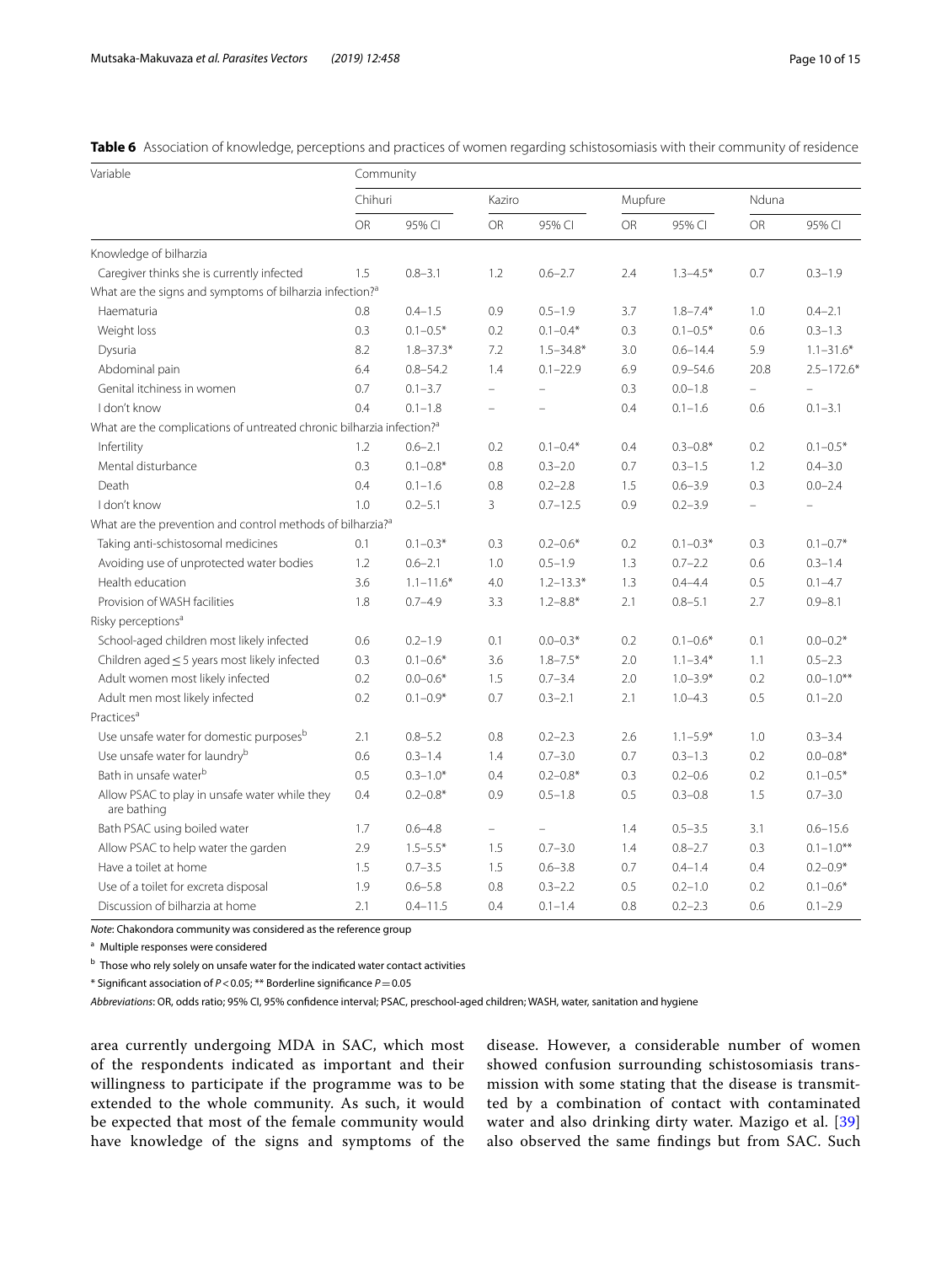<span id="page-10-0"></span>

|                           |  |  |  |  | Table 7 Association of knowledge, perceptions and practices of women regarding schistosomiasis with their history of |  |  |
|---------------------------|--|--|--|--|----------------------------------------------------------------------------------------------------------------------|--|--|
| schistosomiasis infection |  |  |  |  |                                                                                                                      |  |  |

| Variable                                                                          | Have been infected before |                   |           |              |  |  |  |  |
|-----------------------------------------------------------------------------------|---------------------------|-------------------|-----------|--------------|--|--|--|--|
|                                                                                   | Yes<br>n(%)               | <b>No</b><br>n(%) | <b>OR</b> | 95% CI       |  |  |  |  |
| Knowledge of bilharzia                                                            |                           |                   |           |              |  |  |  |  |
| Woman thinks she is currently infected                                            | 89 (43.4)                 | 33 (17.0)         | 3.7       | $2.4 - 6.0*$ |  |  |  |  |
| What are the signs and symptoms of bilharzia infection? <sup>a</sup>              |                           |                   |           |              |  |  |  |  |
| Haematuria                                                                        | 155 (75.6)                | 138(71.1)         | 1.3       | $0.8 - 2.0$  |  |  |  |  |
| Weight loss                                                                       | 56 (27.3)                 | 42 (21.7)         | 1.4       | $0.9 - 2.2$  |  |  |  |  |
| Dysuria                                                                           | 22(10.7)                  | 17(8.8)           | 1.3       | $0.6 - 2.4$  |  |  |  |  |
| Abdominal pain                                                                    | 13(6.3)                   | 13(6.7)           | 0.9       | $0.4 - 2.1$  |  |  |  |  |
| Genital itchiness in women                                                        | 6(2.9)                    | 2(1.0)            | 2.9       | $0.6 - 14.6$ |  |  |  |  |
| I don't know                                                                      | 6(2.9)                    | 9(4.6)            | 0.6       | $0.2 - 1.8$  |  |  |  |  |
| What are the complications of untreated chronic bilharzia infection? <sup>a</sup> |                           |                   |           |              |  |  |  |  |
| Infertility                                                                       | 89 (43.4)                 | 81 (41.8)         | 1.1       | $0.8 - 1.6$  |  |  |  |  |
| Mental disturbance                                                                | 36 (17.6)                 | 18(9.3)           | 2.1       | $1.1 - 3.8*$ |  |  |  |  |
| Death                                                                             | 10(4.9)                   | 21 (10.8)         | 0.4       | $0.2 - 0.9*$ |  |  |  |  |
| I don't know                                                                      | 7(3.4)                    | 9(4.6)            | 0.7       | $0.3 - 2.0$  |  |  |  |  |
| What are the prevention and control methods of bilharzia? <sup>a</sup>            |                           |                   |           |              |  |  |  |  |
| Taking anti-schistosomal medicines                                                | 58 (28.3)                 | 45 (23.2)         | 1.3       | $0.8 - 2.1$  |  |  |  |  |
| Avoiding use of unprotected water bodies                                          | 93 (45.3)                 | 84 (43.3)         | 1.1       | $0.7 - 1.6$  |  |  |  |  |
| Health education                                                                  | 15(7.3)                   | 21 (10.9)         | 0.6       | $0.3 - 1.3$  |  |  |  |  |
| Provision of WASH facilities                                                      | 26(12.7)                  | 36 (18.7)         | 0.6       | $0.4 - 1.1$  |  |  |  |  |
| Risky perceptions <sup>a</sup>                                                    |                           |                   |           |              |  |  |  |  |
| School-aged children most likely infected                                         | 148 (72.2)                | 159 (82.0)        | 0.6       | $0.4 - 0.9*$ |  |  |  |  |
| Children aged $\leq$ 5 years most likely infected                                 | 100 (48.8)                | 99 (51.0)         | 0.9       | $0.6 - 1.4$  |  |  |  |  |
| Adult women most likely infected                                                  | 43 (21.0)                 | 36 (18.6)         | 1.2       | $0.7 - 1.9$  |  |  |  |  |
| Adult men most likely infected                                                    | 33(16.1)                  | 21(10.8)          | 1.6       | $0.9 - 2.8$  |  |  |  |  |
| Practices <sup>a</sup>                                                            |                           |                   |           |              |  |  |  |  |
| Use unsafe water for domestic purposes <sup>b</sup>                               | 35 (17.1)                 | 21 (10.8)         | 1.7       | $1.0 - 3.0$  |  |  |  |  |
| Use unsafe water for laundry <sup>b</sup>                                         | 178 (86.8)                | 154 (79.4)        | 0.6       | $0.3 - 1.0*$ |  |  |  |  |
| Bath in unsafe water <sup>b</sup>                                                 | 94 (45.9)                 | 68 (35.1)         | 0.6       | $0.4 - 1.0*$ |  |  |  |  |
| Allow PSAC to play in unsafe water while they are bathing                         | 133 (64.9)                | 98 (50.5)         | 0.6       | $0.4 - 0.8*$ |  |  |  |  |
| Bath PSAC using boiled water                                                      | 189 (92.0)                | 181 (93.3)        | 0.8       | $0.4 - 1.8$  |  |  |  |  |
| Allow PSAC to help water the garden                                               | 75 (36.6)                 | 45 (23.2)         | 1.9       | $1.2 - 3.0*$ |  |  |  |  |
| Have a toilet at home                                                             | 164 (80.0)                | 159 (82.0)        | 0.9       | $0.5 - 1.5$  |  |  |  |  |
| Use of a toilet for excreta disposal                                              | 170 (82.9)                | 170 (87.6)        | 0.7       | $0.4 - 1.2$  |  |  |  |  |
| Discussion of bilharzia at home                                                   | 196 (95.6)                | 178 (91.8)        | 2.0       | $0.8 - 4.5$  |  |  |  |  |

a Multiple responses were considered

b Those who rely solely on unsafe water for the indicated water contact activities

\* Signifcant association of *P*<0.05

*Abbreviations*: OR, odds ratio; 95% CI, 95% confdence interval; PSAC, preschool-aged children; WASH, water, sanitation and hygiene

incorrect beliefs are due to lack of health education regarding schistosomiasis, whose provision could precede routine national MDA campaigns. However, the current MDA embedded health education campaigns carried out by the community nurses and village health workers only encourage parents to allow children to be treated. In addition, text messages are sent to

individuals and posters are distributed to community health centres by the ministry. The short text messages informing the public on the dates of the MDA and indicating that treatment prevents the spread of schistosomiasis do not elaborate on the transmission, symptoms, prevention and control methods of the disease.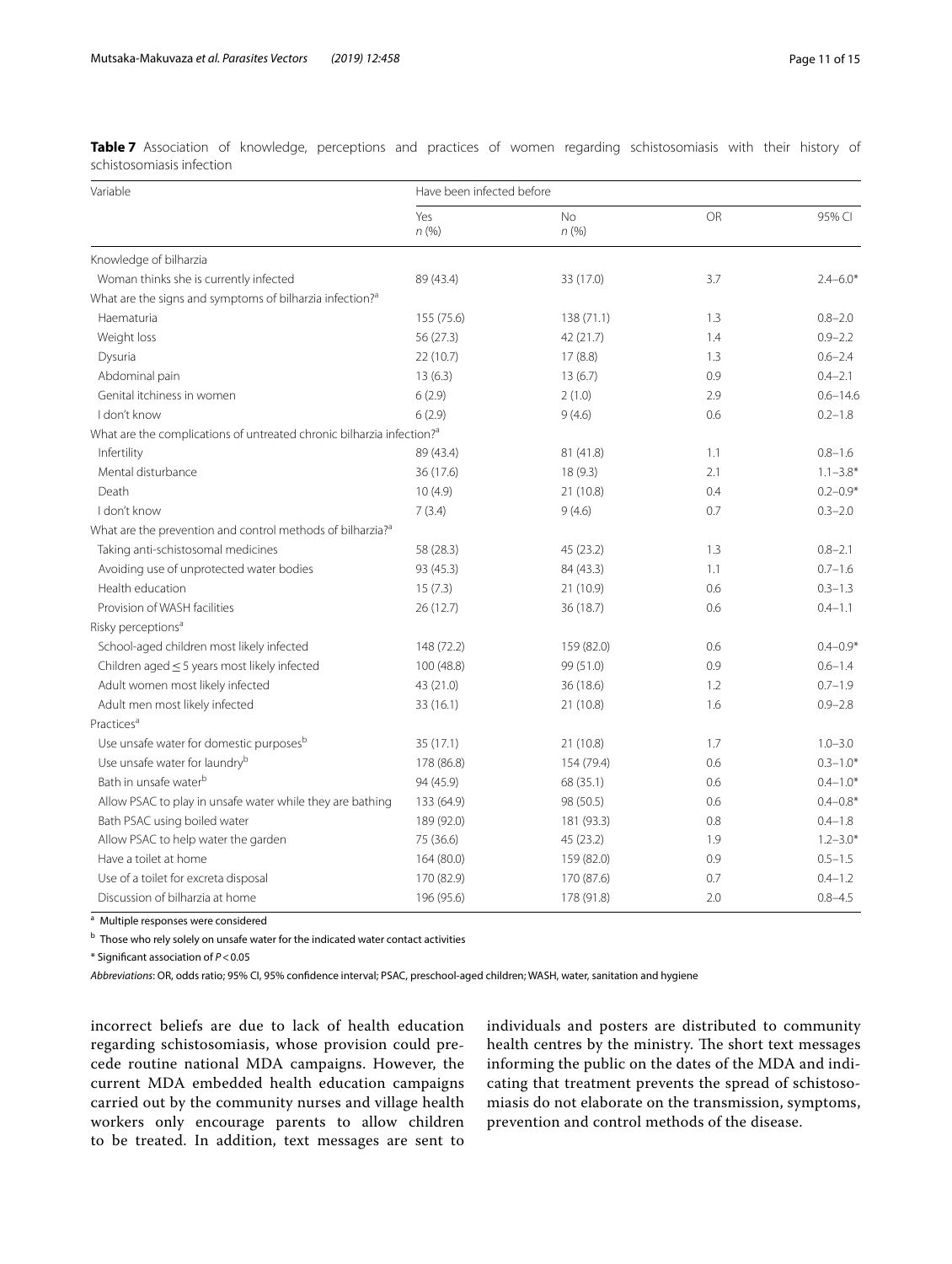<span id="page-11-0"></span>**Table 8** Association of bathing place for women with their socio-demographic characteristics. Univariate and multivariate logistic regression analysis of bathing place for women in relation to their community of residence history of schistosomiasis infection, age, education status, religious belief and employment status

| Variable<br>Community of residence<br>somiasis before                   | Category      |           | Univariate analysis |            |            | Multivariate analysis |            |  |  |
|-------------------------------------------------------------------------|---------------|-----------|---------------------|------------|------------|-----------------------|------------|--|--|
|                                                                         |               | <b>OR</b> | 95% CI              | $P$ -value | <b>AOR</b> | 95% CI                | $P$ -value |  |  |
|                                                                         | Chakondora    |           |                     |            |            |                       |            |  |  |
|                                                                         | Chihuri       | 0.5       | $0.2 - 1.0$         | 0.044      | 0.5        | $0.3 - 1.0$           | 0.047      |  |  |
|                                                                         | Kaziro        | 0.4       | $0.2 - 0.8$         | 0.010      | 0.4        | $0.2 - 0.7$           | 0.006      |  |  |
|                                                                         | Mupfure       | 0.3       | $0.2 - 0.7$         | 0.001      | 0.7        | $0.2 - 0.6$           | 0.001      |  |  |
|                                                                         | Nduna         | 0.2       | $0.1 - 0.5$         | 0.001      | 0.3        | $0.2 - 0.7$           | 0.006      |  |  |
| Have been infected with schisto-                                        | No            | 1         |                     |            |            |                       |            |  |  |
|                                                                         | Yes           | 0.6       | $0.4 - 1.0$         | 0.031      | 0.6        | $0.4 - 1.0$           | 0.043      |  |  |
|                                                                         | $<$ 30        |           |                     |            |            |                       |            |  |  |
|                                                                         | $\geq$ 30     | 1.0       | $0.7 - 1.6$         | 0.910      |            |                       |            |  |  |
| Age (years)<br><b>Education status</b><br>Religion<br>Employment status | Uneducated    | 1         |                     |            |            |                       |            |  |  |
|                                                                         | Educated      | 1.1       | $0.7 - 1.7$         | 0.712      |            |                       |            |  |  |
|                                                                         | Non-apostolic | 1         |                     |            |            |                       |            |  |  |
|                                                                         | Apostolic     | 2.0       | $1.1 - 3.5$         | 0.018      |            |                       |            |  |  |
|                                                                         | Not employed  |           |                     |            |            |                       |            |  |  |
|                                                                         | Employed      | 0.8       | $0.4 - 1.4$         | 0.352      |            |                       |            |  |  |
|                                                                         |               |           |                     |            |            |                       |            |  |  |

Reference group is marked as  $OR = 1$ 

*Abbreviations*: OR, odds ratio; 95% CI, 95% confdence interval; AOR, adjusted odds ratio

The study shows that there is poor knowledge about treatment for schistosomiasis and also health education as a schistosomiasis prevention and control measure. Knowledge of diseases without proper understanding of its mode of transmission, signs and symptoms, complications, prevention, and control methods is not only insuffcient [\[20\]](#page-13-12) but also less useful in control and elimination of the disease. On the other hand, while the literacy rate and the number of people with mobile phones in the area has not been established, the sending of mobile phone messages hinders the dissemination of information to those who are illiterate or individuals who do not have mobile phones. Efectiveness of the dissemination of information *via* posters is also dependent on the literacy of the targeted population. Some studies have already shown that the use of posters in dissemination of information is not effective  $[39, 40]$  $[39, 40]$  $[39, 40]$  $[39, 40]$  $[39, 40]$ . Thus, there is a need to plan comprehensive health education strategies if the 2025 schistosomiasis elimination goal is to be achieved by endemic member states [\[11\]](#page-13-8).

Although almost half of the women included in this study had a history of schistosomiasis infection, they were more likely to use unsafe water sources, probably due to lack of adequate safe water or had lack of knowledge regarding the transmission of the disease and its prevention and control methods. Although there are available boreholes providing safe water, they are few and widely scattered such that some of the residents have to travel long distances to access them. Therefore, most residents have no choice but to use any source of water available in their vicinity regardless of their knowledge of the risks associated. Thus, schistosomiasis control efforts should include health education and provision of adequate accessible safe water sources.

Overall, the study participants perceived that the most at risk group are SAC followed by PSAC. This observation is corroborated by studies conducted elsewhere [[41\]](#page-14-8). Among the few participants who perceived women to be a high-risk group were caregivers of infected PSAC  $[29]$  $[29]$  $[29]$ . Their perception may have resulted in them not expecting their PSAC to be at risk of infection when they are playing at water contact sites, thus predisposing PSAC to schistosomiasis infection. This substantiates the need of comprehensive health education for diferent risk groups for infection.

Educated women had a signifcantly higher knowledge that haematuria is a symptom of schistosomiasis. They were also more likely to rely solely on safe water for domestic purposes compared to uneducated respondents. This strongly indicates that education is important for the community to acquire knowledge of the disease and change their behaviour to reduce the risk of acquiring infection [\[42,](#page-14-9) [43\]](#page-14-10).

Some of the women in the  $\geq$  30 years age group confrmed that they were part of the previous FGS studies [[17](#page-13-20), [18\]](#page-13-10), indicating that they later fell pregnant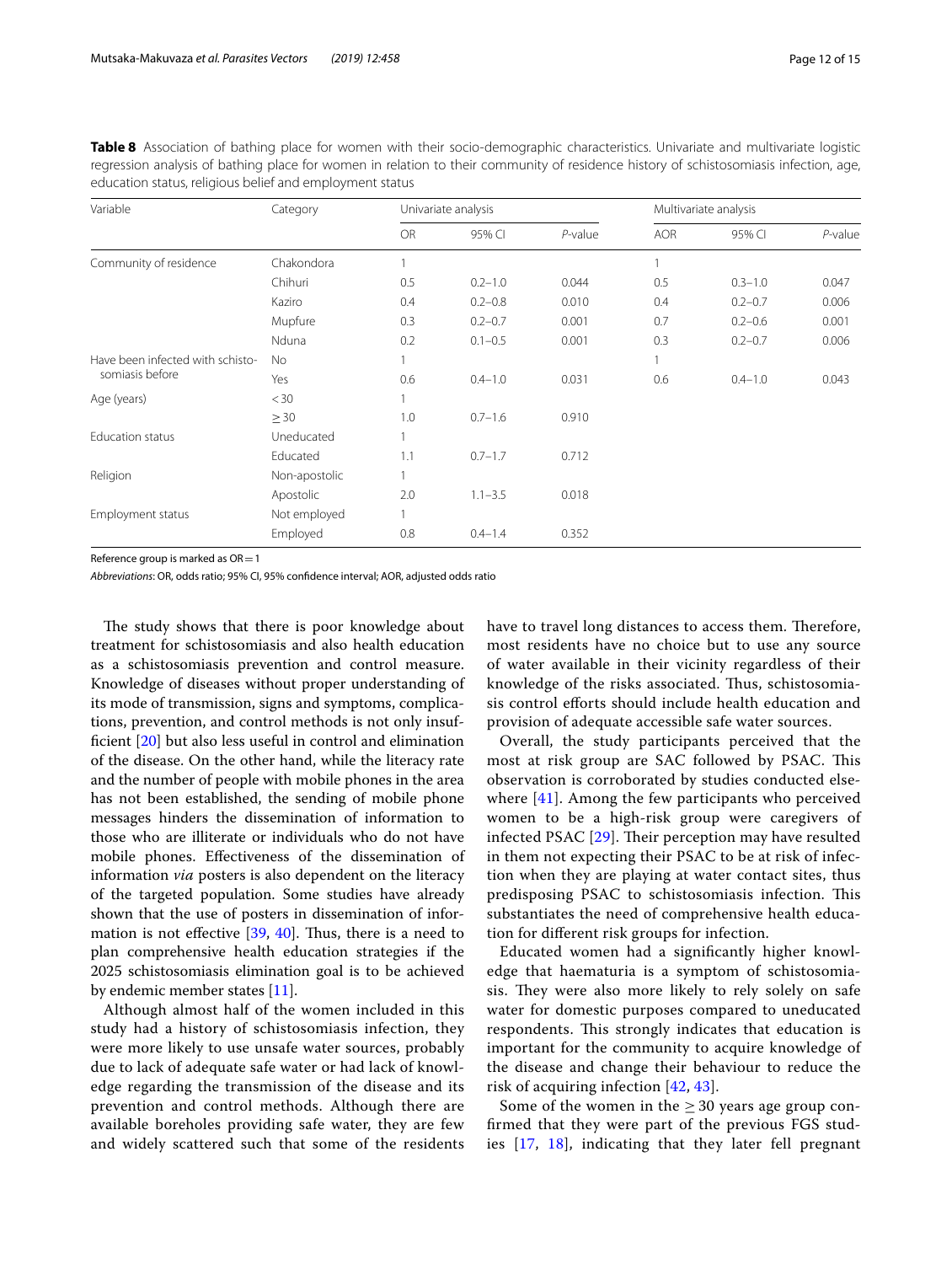after successful treatment that resolved granulomatous lesions associated with FGS, which they thought were a cause of infertility. Their involvement in the previous studies might have resulted in them having a signifcantly higher knowledge of the complications of chronic schistosomiasis, compared to those < 30 years of age.

The presence and use of toilets was significantly lower in African apostolic than non-apostolic followers indicating that religion can have an impact on individual practices. Interestingly they were more likely to use safe bathing water than the non-apostolic followers. African apostolic followers are reserved, such that they shun bathing in the open area at rivers or other unprotected water bodies. Our study showed that of the 61 women who were *S. haematobium*-positive, 43 (70.5%) had toilets at home. This means that they are still being infected due to water contact, but they may not be contaminating water sources with excreta and thus infecting snails. Nevertheless, these results show that the provision of toilets alone is not adequate for elimination of indiscriminate disposal of excreta; health education emphasizing the importance and proper use of toilets for schistosomiasis control is of essence [\[44\]](#page-14-11).

The use of unsafe water for water contact activities puts individuals directly at risk of being infected [[21](#page-13-13), [28](#page-13-16)]. We previously reported that women who allowed their child to assist in watering their garden had a signifcantly higher number of infected PSAC under their care while women with schistosomiasis infections and caregivers of infected PSAC were less likely to use safe bathing water [[29\]](#page-13-17).

Multivariate analysis has shown that the odds of using unsafe bathing water were diferent among the communities. The practice of using unprotected water sources was also associated with having been infected before. This shows that unsafe water sources predispose individuals to schistosomiasis infection. However, the diference in water use among the geographically close communities contributes to small-scale spatial heterogeneity in schistosomiasis transmission [[45](#page-14-12)]. Previously, we reported a signifcant diference in schistosomiasis infection among these communities [\[34](#page-14-2)].

Although the study results have given an insight into the KPP of rural women in Zimbabwe, the country has diverse cultural beliefs and socio-demographic characteristics due to the existence of different tribes. Thus, KPP regarding schistosomiasis might difer by tribe or geographical area. The endemicity of schistosomiasis also varies across the country  $[5]$ . This calls for more studies in other tribes in diferent geographical settings with different levels of endemicity to inform targeted schistosomiasis control strategies.

## **Conclusions**

The present study has demonstrated that besides the high rate of schistosomiasis awareness among the respondents, some women had misconceptions about the mode of transmission, preventive measures of schistosomiasis, and poor water contact practices predisposing themselves and their PSAC to schistosomiasis infection. Development of appropriate health education tools for the community to improve their knowledge about schistosomiasis, provision of safe water and sanitary facilities to the communities and treatment will greatly improve the health and livelihoods of the communities by curtailing the transmission and morbidity caused by the disease. The findings demonstrate urgent need of integrated control programmes with a focus on health education as a strategic pillar for community behaviour change that will enable interruption of schistosomiasis transmission.

#### **Supplementary information**

**Supplementary information** accompanies this paper at [https://doi.](https://doi.org/10.1186/s13071-019-3668-4) [org/10.1186/s13071-019-3668-4.](https://doi.org/10.1186/s13071-019-3668-4)

<span id="page-12-0"></span>**Additional fle 1: Table S1.** Association of knowledge, perceptions, and practices of the women regarding schistosomiasis with their community of residence.

#### **Abbreviations**

FGS: female genital schistosomiasis; KPP: knowledge, perceptions and practices; MDA: mass drug administration; PSAC: preschool-aged children; SAC: school-aged children; WASH: water, sanitation and hygiene; WHA: World Health Assembly; WHO: World Health Organization.

#### **Acknowledgements**

We are grateful to the mothers and children who participated in the study. Special thanks to the Madziwa community leaders, the village heads and the village health workers for their assistance in mobilization of the community. We are grateful to nurses in the local health facilities and village health workers from the community under study for their assistance in data collection and treatment.

#### **Authors' contributions**

MJMM and NM conceived the study. MJMM, NM and CT undertook feldwork. MJMM, ZMZ, NM and AK performed data input and analysis. MJMM, ZMZ, BW, XZ and NM wrote the initial draft of the manuscript. All authors read and approved the fnal manuscript.

#### **Funding**

This study was partly funded by Thrasher Research Fund (12440).

#### **Availability of data and materials**

Data supporting the conclusions of this article are included within the article and its additional file. The datasets analysed during the present study are available from the corresponding author on reasonable request.

#### **Ethics approval and consent to participate**

Prior to the commencement of the study, approval was obtained from the community leaders, provincial and district directorate of the Ministry of Health and Child Care in the area. Ethical clearance of the study was provided by the Joint Research Ethics Committee (JREC) for the University of Zimbabwe, College of Health Sciences, and the Parirenyatwa Group of Hospitals (JREC/251/16). Further approval was provided by the National Ethical Review Board, the Medical Research Council of Zimbabwe (MRCZ) (MRCZ/A/2149).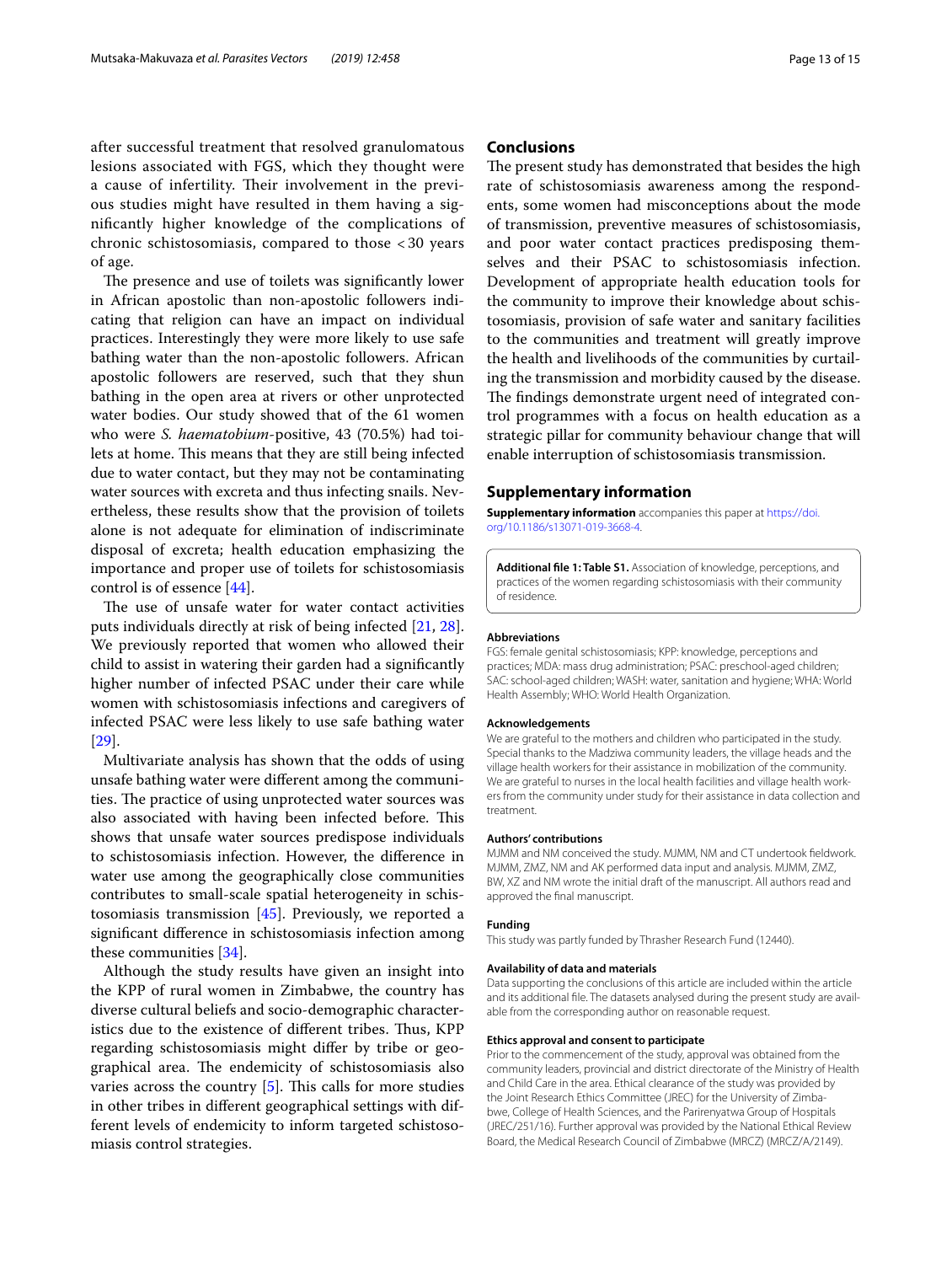Visits were made to the various communities in the area, engaging the village heads and village health workers in the communities. The parents were sensitized about the nature of the study and study objectives in local language (Shona). Written informed consent in the local language was obtained from caregivers for both their enrolment and enrolment of their children into the study. Participation was entirely voluntary and only participants with signed informed consent forms were enrolled into the study.

#### **Consent for publication**

Not applicable.

### **Competing interests**

The authors declare that they have no competing interests.

#### **Author details**

<sup>1</sup> Department of Medical Microbiology, College of Health Sciences, University of Zimbabwe, P. O. Box A178, Avondale, Harare, Zimbabwe. <sup>2</sup> National Institute of Health Research, Ministry of Health and Child Care, P.O. Box CY573, Causeway, Harare, Zimbabwe. 3 Division of Epidemiology and Biostatistics, School of Public Health, Faculty of Health Sciences, University of Witwatersrand, 27 St Andrews' Road, Parktown, Johannesburg 2193, South Africa. 4 Mashonaland Central Provincial Health Office, Ministry of Health and Child Care, Bindura, Mashonaland Central, Zimbabwe.<sup>5</sup> Harare Central Hospital, P.O Box ST 14, Southerton, Harare, Zimbabwe. <sup>6</sup> Department of Life Sciences, Natural History Museum, 14 Cromwell Road, London SW7 5BD, UK.<sup>7</sup> National Institute of Parasitic Diseases, Chinese Centre for Disease Control and Prevention, Shanghai 200025, China.

#### Received: 16 October 2018 Accepted: 13 August 2019 Published online: 23 September 2019

#### **References**

- <span id="page-13-0"></span>1. Gryseels B, Polman K, Clerinx J, Kestens L. Human schistosomiasis. Lancet. 2006;368:1106–18.
- <span id="page-13-1"></span>Steinmann P, Keiser J, Bos R, Tanner M, Utzinger J. Schistosomiasis and water resources development: systematic review, meta-analysis, and estimates of people at risk. Lancet Infect Dis. 2006;6:4114–25.
- <span id="page-13-2"></span>3. World Health Organization. Equity, social determinants and public health programmes. 2010. p. 135–157. [http://apps.who.int/iris/bitstream/handl](http://apps.who.int/iris/bitstream/handle/10665/44289/9789241563970_eng.pdf) [e/10665/44289/9789241563970\\_eng.pdf](http://apps.who.int/iris/bitstream/handle/10665/44289/9789241563970_eng.pdf). Accessed 2 May 2018.
- <span id="page-13-3"></span>4. World Health Organization. Schistosomiasis fact sheet number 115. 2014. [www.who.int/mediacentre/factsheets/fs115/en.](http://www.who.int/mediacentre/factsheets/fs115/en) Accessed 2 May 2018.
- <span id="page-13-4"></span>5. Midzi N, Mduluza T, Chimbari MJ, Tshuma C, Charimari L, Mhlanga G, et al. Distribution of schistosomiasis and soil-transmitted helminthiasis in Zimbabwe: towards a national plan of action for control and elimination. PLoS Negl Trop Dis. 2014;8:e3014.
- <span id="page-13-5"></span>6. Jukes MCH, Nokes CA, Alcock KJ, Lambo JK, Kihamia C, Ngorosho N, et al. Heavy schistosomiasis associated with poor short-term memory and slower reaction times in Tanzanian schoolchildren. Trop Med Int Health. 2002;7:104–17.
- 7. Nokes C, McGarvey ST, Shiue L, Wu G, Wu H, Bundy DA, et al. Evidence for an improvement in cognitive function following treatment of *Schistosoma japonicum* infection in Chinese primary schoolchildren. Am J Trop Med Hyg. 1999;60:556–65.
- <span id="page-13-18"></span>8. World Health Organization Expert Committee on the Control of Schistosomiasis. Prevention and control of schistosomiasis and soil-transmitted helminthiasis: report of a WHO expert committee. World Health Organ Tech Rep Ser. 2002;912:1–57.
- <span id="page-13-6"></span>9. World Health Organization. Schistosomiasis: progress report 2001–2011, strategic plan 2012–2020. 2013. [http://apps.who.int/iris/bitstream/10665](http://apps.who.int/iris/bitstream/10665/78074/1/9789241503174_eng.pdf) [/78074/1/9789241503174\\_eng.pdf.](http://apps.who.int/iris/bitstream/10665/78074/1/9789241503174_eng.pdf) Accessed 28 Aug 2017.
- <span id="page-13-7"></span>10. Fifty-Fourth World Health Assembly. Schistosomiasis and soil-transmitted helminth infections. 2001. [http://apps.who.int/gb/archive/pdf\\_fles/](http://apps.who.int/gb/archive/pdf_files/WHA54/ea54r19.pdf) [WHA54/ea54r19.pdf](http://apps.who.int/gb/archive/pdf_files/WHA54/ea54r19.pdf). Accessed 30 July 2017.
- <span id="page-13-8"></span>11. Sixty-Fifth World Health Assembly. Elimination of schistosomiasis. 2012. [www.who.int/neglected\\_diseases/media/centre/WHA\\_65.21\\_Eng.pdf](http://www.who.int/neglected_diseases/media/centre/WHA_65.21_Eng.pdf). Accessed 30 July 2017.
- <span id="page-13-9"></span>12. Amuta EU, Houmsou RS. Prevalence, intensity of infection and risk factors of urinary schistosomiasis in pre-school and school aged

children in Guma Local Government Area, Nigeria. Asian Pac J Trop Med. 2014;7:34–9.

- 13. Wami WM, Nausch N, Bauer K, Midzi N, Gwisai R, Simmonds P, et al. Comparing parasitological vs serological determination of *Schistosoma haematobium* infection prevalence in preschool and primary schoolaged children: implications for control programmes. Parasitology. 2014;141:1962–70.
- 14. Mutapi F, Rujeni N, Bourke C, Mitchell K, Appleby L, Nausch N, et al. *Schistosoma haematobium* treatment in 1–5 year old children: safety and efficacy of the antihelminthic drug praziquantel. PLoS Negl Trop Dis. 2011;5:e1143.
- 15. Ekpo UF, Laja-Deile A, Oluwole AS, Sam-Wobo SO, Mafana CF. Urinary schistosomiasis among preschool children in a rural community near Abeokuta, Nigeria. Parasit Vectors. 2010;3:58.
- <span id="page-13-19"></span>16. Ndhlovu PD, Mduluza T, Kjetland EF, Midzi N, Nyanga L, Gundersen SG, et al. Prevalence of urinary schistosomiasis and HIV in females living in a rural community of Zimbabwe: does age matter? Trans R Soc Trop Med Hyg. 2007;101:433–8.
- <span id="page-13-20"></span>17. Kjetland EF, Kurewa EN, Mduluza T, Midzi N, Gomo E, Friis H, et al. The frst community-based report on the efect of genital *Schistosoma haematobium* infection on female fertility. Fertil Steril. 2010;94:1551–3.
- <span id="page-13-10"></span>18. Norseth HM, Ndhlovu PD, Kleppa E, Randrianasolo BS, Jourdan PM, Roald B, et al. The colposcopic atlas of schistosomiasis in the lower female genital tract based on studies in Malawi, Zimbabwe, Madagascar and South Africa. PLoS Negl Trop Dis. 2014;8:e3229.
- <span id="page-13-11"></span>19. Navaratnam AMD, Sousa-Figueiredo JC, Stothard JR, Kabatereine NB, Fenwick A, Mutumba-Nakalembe MJ. Efficacy of praziquantel syrup *versus* crushed praziquantel tablets in the treatment of intestinal schistosomiasis in Ugandan preschool children, with observation on compliance and safety. Trans R Soc Trop Med Hyg. 2012;106:400–7.
- <span id="page-13-12"></span>20. Musuva RM, Awiti A, Omedo M, Ogutu M, Secor WE, Montgomery SP, et al. Community knowledge, attitudes and practices on schistosomiasis in western Kenya-the SCORE Project. Am J Trop Med Hyg. 2014;90:646–52.
- <span id="page-13-13"></span>21. Midzi N, Mtapuzi-Zinyowera S, Mapingure MP, Paul NH, Hlerema G, Mutsaka MJ, et al. Knowledge attitudes and practices of grade three primary schoolchildren in relation to schistosomiasis, soil transmitted helminthiasis and malaria in Zimbabwe. BMC Infect Dis. 2011;11:169.
- <span id="page-13-14"></span>22. Nyati-Jokomo Z, Chimbari MJ. Risk factors for schistosomiasis transmission among school children in Gwanda district, Zimbabwe. Acta Trop. 2017;175:84–90.
- <span id="page-13-15"></span>23. Betson M, Sousa-Figueiredo JC, Rowell C, Kabatereine NB, Stothard JR. Intestinal schistosomiasis in mothers and young children in Uganda: investigation of feld-applicable markers of bowel morbidity. Am J Trop Med Hyg. 2010;83:1048–55.
- 24. Stothard JR, Sousa-Figueiredo JC, Betson M, Seto EYW, Kabatereine NB. Investigating the spatial micro-epidemiology of diseases within a point-prevalence sample: a feld applicable method for rapid mapping of households using low-cost GPS-dataloggers. Trans R Soc Trop Med Hyg. 2011;105:500–6.
- 25. Seto EYW, Sousa-Figueiredo JC, Betson M, Byalero C, Kabatereine NB, Stothard JR. Patterns of intestinal schistosomiasis among mothers and young children from Lake Albert, Uganda: water contact and social networks inferred from wearable global positioning system dataloggers. Geospat Health. 2012;7:1–13.
- 26. Alemu A, Tegegne Y, Damte D, Melku M. *Schistosoma mansoni* and soil-transmitted helminths among preschool-aged children in Chuahit, Dembia district, Northwest Ethiopia: prevalence, intensity of infection and associated risk factors. BMC Public Health. 2016;16:422.
- 27. Ekpo UF, Oluwole AS, Abe EM, Etta HE, Olamiju F, Mafiana CF. Schistosomiasis in infants and pre-school-aged children in sub-Saharan Africa: implication for control. Parasitology. 2012;139:835–41.
- <span id="page-13-16"></span>28. Poole H, Terlouw DJ, Naunje A, Mzembe K, Stanton M, Betson M, et al. Schistosomiasis in pre-school-age children and their mothers in Chikhwawa district, Malawi with notes on characterization of schistosomes and snails. Parasit Vectors. 2014;7:153.
- <span id="page-13-17"></span>29. Mutsaka-Makuvaza MJ, Matsena-Zingoni Z, Katsidzira A, Tshuma C, Chin'ombe N, Zhou XN, et al. Urogenital schistosomiasis and risk factors of infection in mothers and preschool children in an endemic district in Zimbabwe. Parasit Vectors. 2014. **(In Press)**.